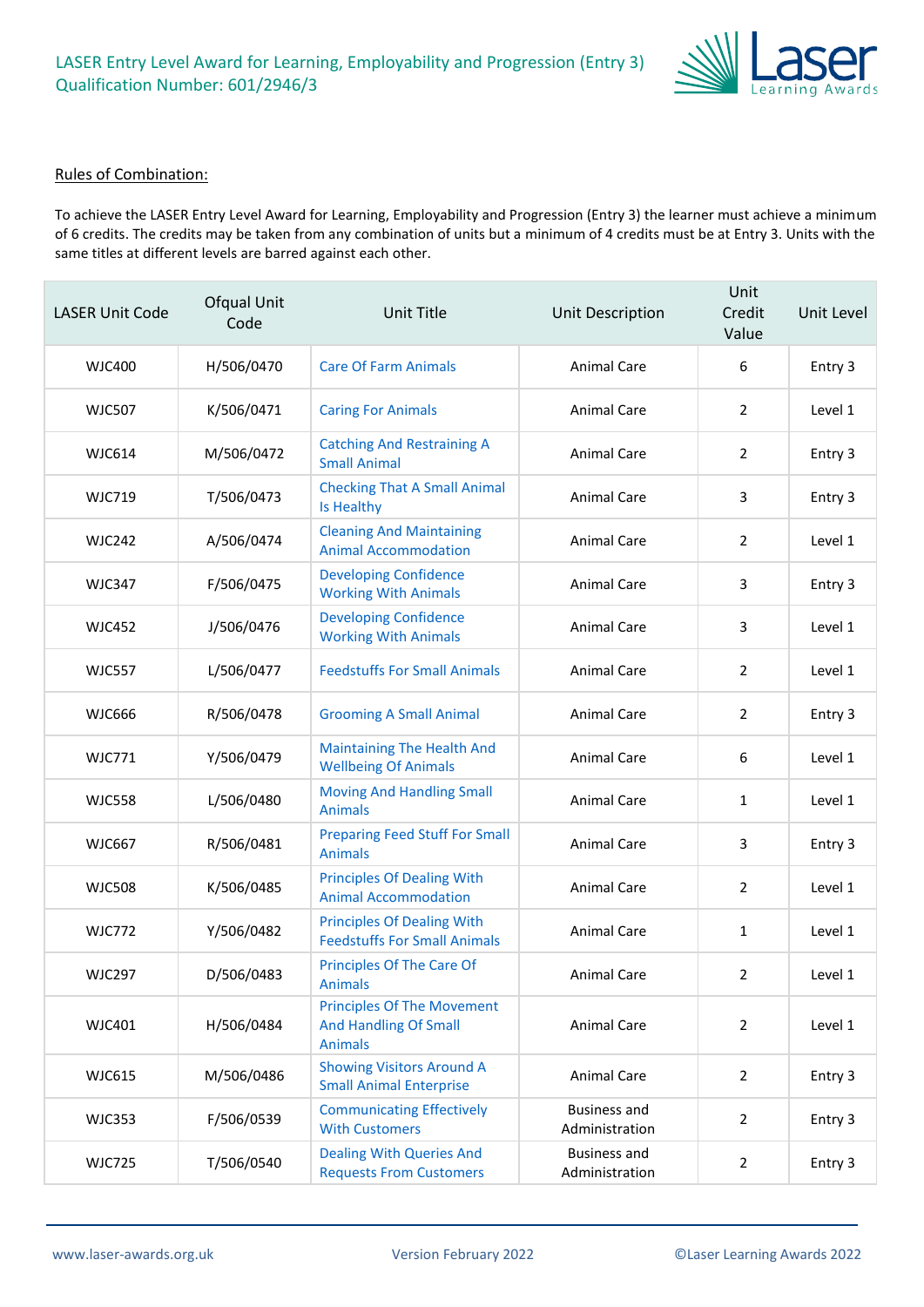

| <b>LASER Unit Code</b> | Ofqual Unit<br>Code | Unit Title                                                                                                                                 | Unit Description                      | Unit<br>Credit<br>Value | Unit Level |
|------------------------|---------------------|--------------------------------------------------------------------------------------------------------------------------------------------|---------------------------------------|-------------------------|------------|
| <b>WJC249</b>          | A/506/0541          | <b>Effective Relationships With</b><br><b>Customers And Colleagues</b>                                                                     | <b>Business and</b><br>Administration | $\overline{2}$          | Entry 3    |
| <b>WJC354</b>          | F/506/0542          | <b>Handling Mail</b>                                                                                                                       | <b>Business and</b><br>Administration | $\overline{2}$          | Level 1    |
| <b>WJC457</b>          | J/506/0543          | <b>Handling Telephone Calls</b><br><b>From Customers</b>                                                                                   | <b>Business and</b><br>Administration | $\overline{2}$          | Entry 3    |
| <b>WJC563</b>          | L/506/0544          | <b>Principles Of Sales</b>                                                                                                                 | <b>Business and</b><br>Administration | $\overline{2}$          | Level 1    |
| <b>WJC673</b>          | R/506/0545          | Professional Behaviour In An<br><b>Office Environment</b>                                                                                  | <b>Business and</b><br>Administration | $\mathbf{1}$            | Entry 3    |
| <b>WJC778</b>          | Y/506/0546          | <b>Reception And Filing Skills</b>                                                                                                         | <b>Business and</b><br>Administration | 3                       | Entry 3    |
| <b>WJC302</b>          | D/506/0547          | <b>Reception Skills</b>                                                                                                                    | <b>Business and</b><br>Administration | $\overline{2}$          | Level 1    |
| <b>WJC513</b>          | K/506/0549          | <b>Understanding Business</b>                                                                                                              | <b>Business and</b><br>Administration | 3                       | Level 1    |
| <b>WJC407</b>          | H/506/0548          | <b>Understanding Business</b><br>Communication                                                                                             | <b>Business and</b><br>Administration | 3                       | Level 1    |
| <b>WJC303</b>          | D/506/0550          | <b>Understanding Business</b><br><b>Language And Terminology</b>                                                                           | <b>Business and</b><br>Administration | 3                       | Level 1    |
| <b>WJC408</b>          | H/506/0551          | <b>Understanding Business</b><br><b>Meeting Techniques</b>                                                                                 | <b>Business and</b><br>Administration | 3                       | Level 1    |
| <b>WJC514</b>          | K/506/0552          | <b>Understanding Enterprise</b>                                                                                                            | <b>Business and</b><br>Administration | $\overline{2}$          | Level 1    |
| <b>WJC620</b>          | M/506/0553          | <b>Using A Filing System</b>                                                                                                               | <b>Business and</b><br>Administration | $\overline{2}$          | Level 1    |
| <b>WJC726</b>          | T/506/0554          | <b>Using Office Equipment</b>                                                                                                              | <b>Business and</b><br>Administration | $\overline{2}$          | Entry 3    |
| <b>WJC250</b>          | A/506/0555          | <b>Using Office Equipment</b>                                                                                                              | <b>Business and</b><br>Administration | 2                       | Level 1    |
| <b>WJC281</b>          | A/506/0961          | <b>Dementia Awareness</b>                                                                                                                  | Child, Health and Social<br>Care      | 3                       | Level 1    |
| <b>WJC490</b>          | J/506/0963          | Health And Safety In Health,<br><b>Social Care And Children's</b><br>And Young People's Settings                                           | Child, Health and Social<br>Care      | 3                       | Entry 3    |
| <b>WJC596</b>          | L/506/0964          | <b>Learning Disability</b>                                                                                                                 | Child, Health and Social<br>Care      | 3                       | Level 1    |
| <b>WJC703</b>          | R/506/0965          | <b>Mental Health</b>                                                                                                                       | Child, Health and Social<br>Care      | 3                       | Level 1    |
| <b>WJC809</b>          | Y/506/0966          | <b>Physical Disability</b>                                                                                                                 | Child, Health and Social<br>Care      | 3                       | Level 1    |
| <b>WJC332</b>          | D/506/0967          | <b>Preparing Nutritious Food For</b><br><b>Children And Young People</b>                                                                   | Child, Health and Social<br>Care      | 4                       | Entry 3    |
| <b>WJC437</b>          | H/506/0968          | <b>Principles And Values In</b><br><b>Health And Social Care, Adults</b><br>And Children And Young<br>People, Early Years And<br>Childcare | Child, Health and Social<br>Care      | $\overline{2}$          | Entry 3    |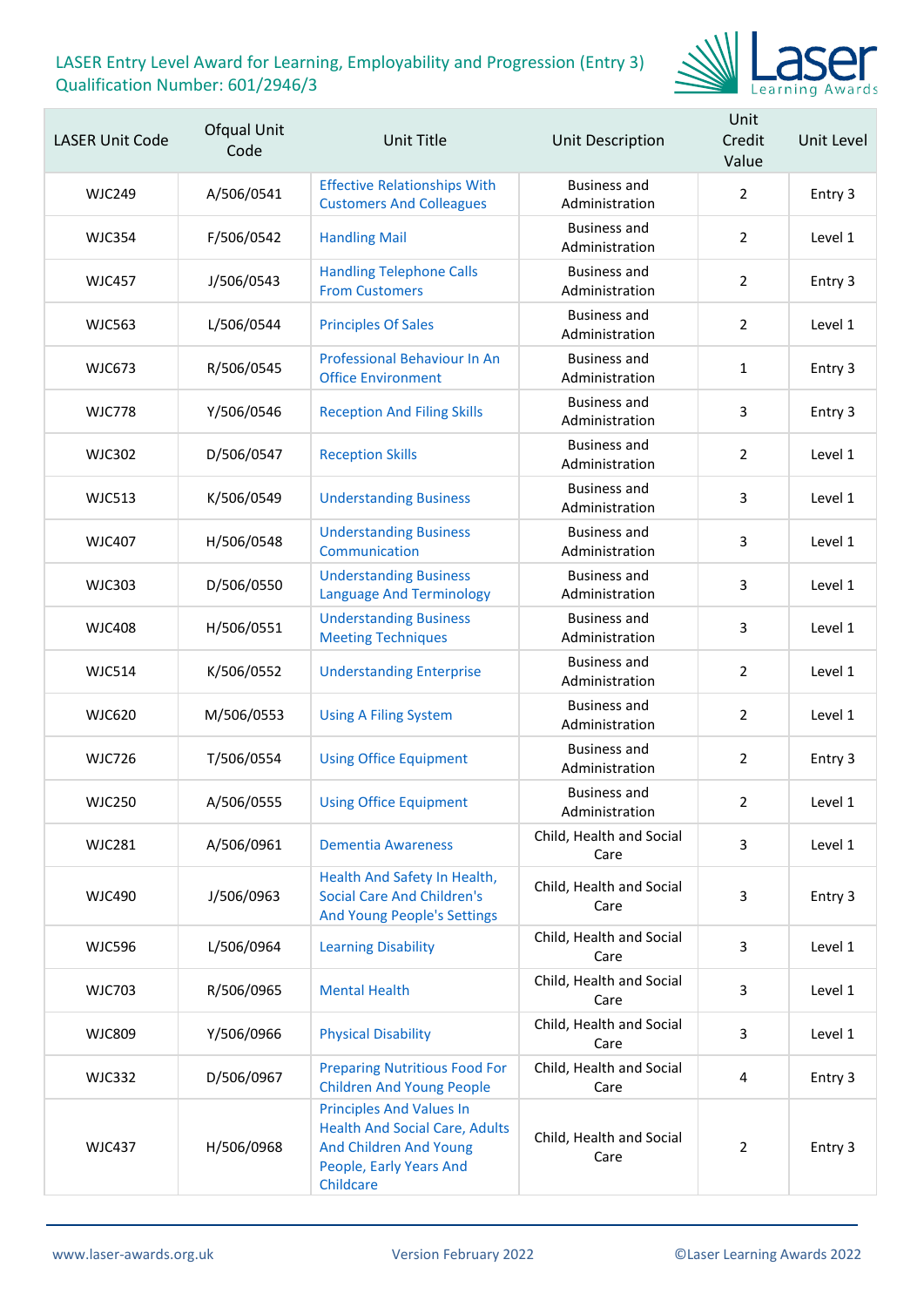

| <b>LASER Unit Code</b> | <b>Ofqual Unit</b><br>Code | Unit Title                                                                                                                                      | Unit Description                             | Unit<br>Credit<br>Value | Unit Level |
|------------------------|----------------------------|-------------------------------------------------------------------------------------------------------------------------------------------------|----------------------------------------------|-------------------------|------------|
| <b>WJC542</b>          | K/506/0969                 | <b>Protection And Safeguarding</b><br>In Health And Social Care<br><b>Adults And Children And</b><br>Young People, Early Years And<br>Childcare | Child, Health and Social<br>Care             | $\overline{2}$          | Entry 3    |
| <b>WJC333</b>          | D/506/0970                 | <b>Skills In Caring For Young</b><br>Children                                                                                                   | Child, Health and Social<br>Care             | 3                       | Level 1    |
| <b>WJC438</b>          | H/506/0971                 | The Adult Social Care Sector                                                                                                                    | Child, Health and Social<br>Care             | $\mathbf{1}$            | Level 1    |
| <b>WJC543</b>          | K/506/0972                 | The Development Of<br>Intellectual, Language And<br><b>Communication Skills In</b><br>Children                                                  | Child, Health and Social<br>Care             | 3                       | Level 1    |
| <b>WJC757</b>          | T/506/0974                 | <b>Understanding Child</b><br>Development                                                                                                       | Child, Health and Social<br>Care             | 3                       | Level 1    |
| <b>WJC282</b>          | A/506/0975                 | <b>Understanding Growth And</b><br><b>Social And Emotional</b><br>Development In Children                                                       | Child, Health and Social<br>Care             | 3                       | Level 1    |
| <b>WJC385</b>          | F/506/0976                 | <b>Understanding Human</b><br><b>Growth And Development</b>                                                                                     | Child, Health and Social<br>Care             | 3                       | Entry 3    |
| <b>WJC491</b>          | J/506/0977                 | <b>Understanding Play</b>                                                                                                                       | Child, Health and Social<br>Care             | 3                       | Level 1    |
| <b>WJC597</b>          | L/506/0978                 | <b>Using Craft Activities With</b><br><b>Children And Young People</b>                                                                          | Child, Health and Social<br>Care             | 3                       | Level 1    |
| <b>WJC704</b>          | R/506/0979                 | <b>Working In Health And Social</b><br><b>Care And Children's And</b><br><b>Young People's Settings</b>                                         | Child, Health and Social<br>Care             | $\overline{2}$          | Entry 3    |
| <b>WJC622</b>          | M/506/0570                 | <b>Assertiveness And Decision</b><br><b>Making Skills</b>                                                                                       | Choices, Goals and<br><b>Decision Making</b> | 3                       | Entry 3    |
| <b>WJC728</b>          | T/506/0571                 | <b>Developing Personal</b><br><b>Development Skills</b>                                                                                         | Choices, Goals and<br><b>Decision Making</b> | 3                       | Level 1    |
| <b>WJC252</b>          | A/506/0572                 | <b>Developing Personal</b><br><b>Development Skills</b>                                                                                         | Choices, Goals and<br><b>Decision Making</b> | 3                       | Level 2    |
| <b>WJC356</b>          | F/506/0573                 | <b>Improving Assertiveness And</b><br><b>Decision Making</b>                                                                                    | Choices, Goals and<br><b>Decision Making</b> | 3                       | Level 1    |
| <b>WJC460</b>          | J/506/0574                 | <b>Making Choices In Pursuit Of</b><br><b>Personal Goals</b>                                                                                    | Choices, Goals and<br><b>Decision Making</b> | 3                       | Entry 3    |
| <b>WJC566</b>          | L/506/0575                 | <b>Making Choices In Pursuit Of</b><br><b>Personal Goals</b>                                                                                    | Choices, Goals and<br><b>Decision Making</b> | 3                       | Level 1    |
| <b>WJC676</b>          | R/506/0576                 | <b>Personal Development</b>                                                                                                                     | Choices, Goals and<br><b>Decision Making</b> | 1                       | Entry 3    |
| <b>WJC780</b>          | Y/506/0577                 | <b>Personal Development</b>                                                                                                                     | Choices, Goals and<br><b>Decision Making</b> | 3                       | Level 1    |
| <b>WJC305</b>          | D/506/0578                 | <b>Recognising Own Skills For</b><br><b>Personal Development</b>                                                                                | Choices, Goals and<br><b>Decision Making</b> | 3                       | Entry 3    |
| <b>WJC410</b>          | H/506/0579                 | <b>Reviewing And Reflecting On</b><br><b>Own Progress</b>                                                                                       | Choices, Goals and<br><b>Decision Making</b> | 3                       | Entry 3    |
| <b>WJC781</b>          | Y/506/0580                 | <b>Setting Goals For Personal</b><br>Development                                                                                                | Choices, Goals and<br><b>Decision Making</b> | 3                       | Entry 3    |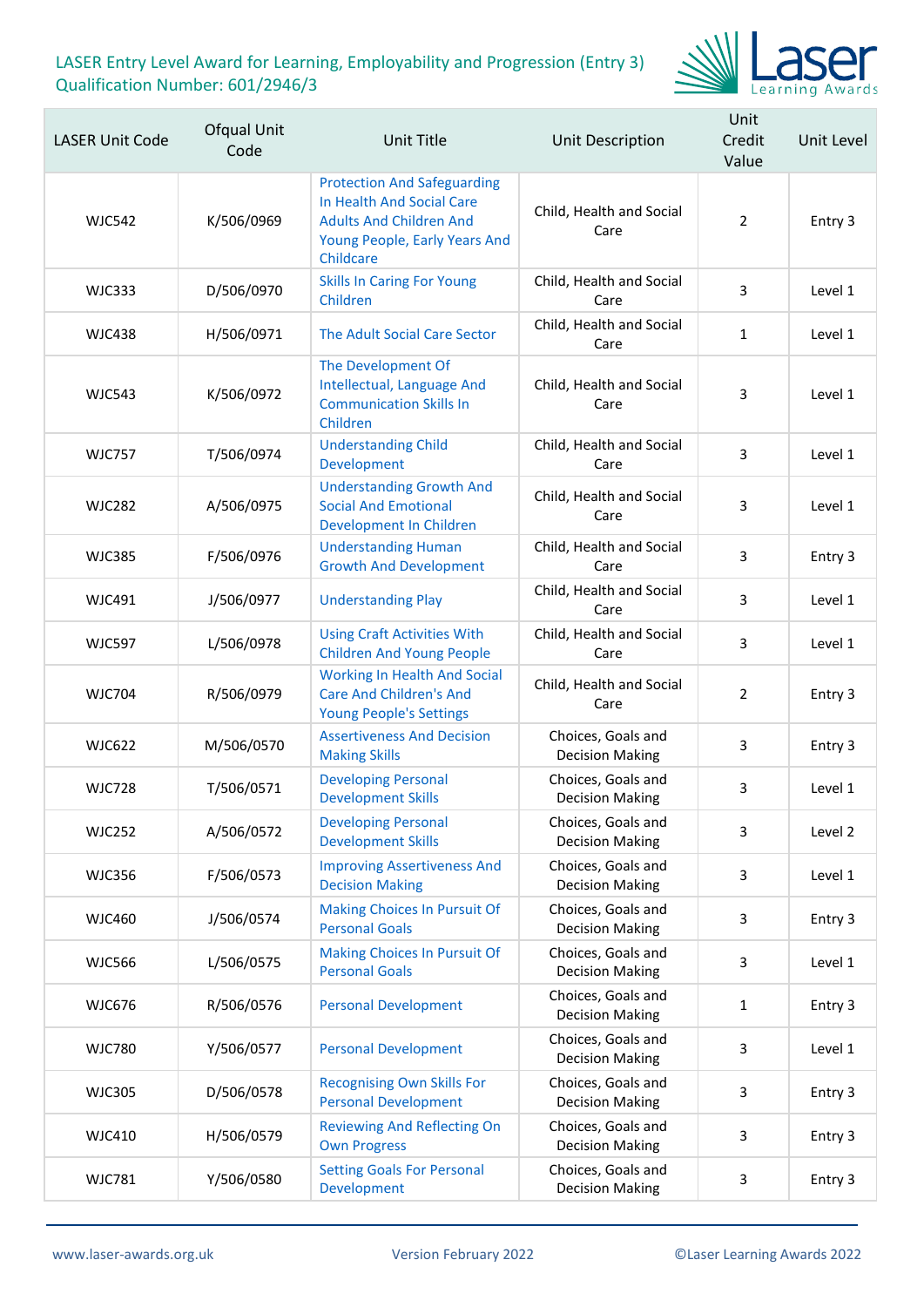

| <b>LASER Unit Code</b> | Ofqual Unit<br>Code | Unit Title                                                                             | Unit Description                             | Unit<br>Credit<br>Value | Unit Level |
|------------------------|---------------------|----------------------------------------------------------------------------------------|----------------------------------------------|-------------------------|------------|
| <b>WJC306</b>          | D/506/0581          | <b>Setting Goals For Personal</b><br>Development                                       | Choices, Goals and<br><b>Decision Making</b> | 3                       | Level 1    |
| <b>WJC411</b>          | H/506/0582          | <b>Setting Targets</b>                                                                 | Choices, Goals and<br><b>Decision Making</b> | 3                       | Entry 3    |
| <b>WJC516</b>          | K/506/0583          | <b>Understanding Risk And</b><br><b>Making Personal Decisions</b>                      | Choices, Goals and<br><b>Decision Making</b> | 3                       | Level 1    |
| <b>WJC350</b>          | F/506/0508          | <b>Brickwork</b>                                                                       | <b>Construction and Trades</b><br>A          | 3                       | Entry 3    |
| <b>WJC616</b>          | M/506/0505          | <b>Brickwork: Assisting</b><br><b>Workshop Practice</b>                                | <b>Construction and Trades</b><br>А          | 3                       | Entry 3    |
| <b>WJC722</b>          | T/506/0506          | <b>Brickwork: Building A Half</b><br><b>Brick Wall Three Courses High</b>              | <b>Construction and Trades</b><br>A          | 3                       | Entry 3    |
| <b>WJC245</b>          | A/506/0507          | <b>Brickwork: Building A Three</b><br><b>Brick Square Hollow Pillar</b>                | <b>Construction and Trades</b><br>A          | 3                       | Entry 3    |
| <b>WJC454</b>          | J/506/0509          | <b>Building And Construction</b>                                                       | <b>Construction and Trades</b><br>А          | 3                       | Entry 3    |
| <b>WJC246</b>          | A/506/0510          | <b>Building Methods And</b><br><b>Construction Technology</b>                          | <b>Construction and Trades</b><br>A          | 3                       | Level 1    |
| <b>WJC351</b>          | F/506/0511          | <b>Carpentry And Joinery</b>                                                           | <b>Construction and Trades</b><br>A          | 3                       | Entry 3    |
| <b>WJC455</b>          | J/506/0512          | <b>Carpentry Hand Skills</b>                                                           | <b>Construction and Trades</b><br>А          | 3                       | Level 1    |
| <b>WJC560</b>          | L/506/0513          | <b>Carrying Out Woodwork</b><br><b>Operations</b>                                      | <b>Construction and Trades</b><br>A          | 3                       | Entry 3    |
| <b>WJC775</b>          | Y/506/0515          | <b>Constructing A Cavity Wall</b><br><b>Using Bricklaying Skills</b>                   | <b>Construction and Trades</b><br>A          | 3                       | Level 1    |
| <b>WJC300</b>          | D/506/0516          | <b>Constructing A Half Brick Wall</b><br><b>Using Bricklaying Skills</b>               | <b>Construction and Trades</b><br>А          | 3                       | Level 1    |
| <b>WJC404</b>          | H/506/0517          | <b>Constructing A One Brick</b><br><b>Wide Wall Using Bricklaying</b><br><b>Skills</b> | <b>Construction and Trades</b><br>A          | 3                       | Level 1    |
| <b>WJC670</b>          | R/506/0514          | <b>Constructing A Timber</b><br>Product                                                | <b>Construction and Trades</b><br>A          | 3                       | Level 1    |
| <b>WJC510</b>          | K/506/0518          | <b>Health And Safety:</b><br>Construction                                              | <b>Construction and Trades</b><br>A          | 3                       | Entry 3    |
| <b>WJC617</b>          | M/506/0519          | <b>Use Of Tools And Equipment</b><br><b>For Bricklaying</b>                            | <b>Construction and Trades</b><br>Α          | 3                       | Level 1    |
| <b>WJC405</b>          | H/506/0520          | <b>Using And Maintaining</b><br><b>Woodworking Tools</b>                               | <b>Construction and Trades</b><br>A          | 3                       | Level 1    |
| <b>WJC511</b>          | K/506/0521          | <b>Woodworking Skills</b>                                                              | <b>Construction and Trades</b><br>A          | 3                       | Level 1    |
| <b>WJC720</b>          | T/506/0487          | <b>Assembling Units For Interiors</b>                                                  | <b>Construction and Trades</b><br>B          | $\mathbf{1}$            | Level 1    |
| <b>WJC509</b>          | K/506/0504          | <b>Basic Electrical Practices</b>                                                      | <b>Construction and Trades</b><br>B          | 3                       | Level 1    |
| <b>WJC243</b>          | A/506/0488          | <b>Fitting And Fixing Work</b><br><b>Surfaces</b>                                      | <b>Construction and Trades</b><br>В          | 1                       | Level 1    |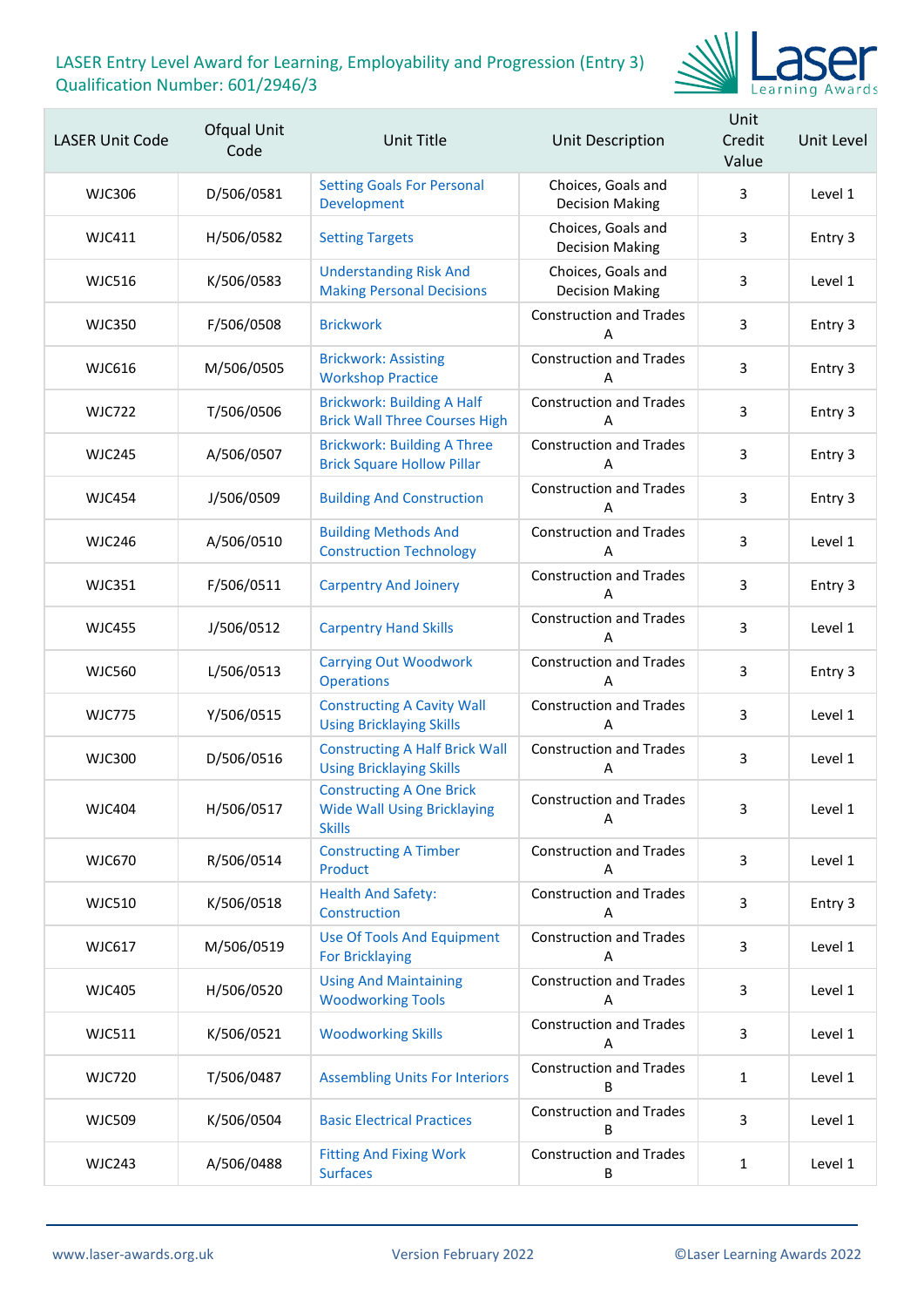

| <b>LASER Unit Code</b> | Ofqual Unit<br>Code | Unit Title                                                                         | Unit Description                    | Unit<br>Credit<br>Value | Unit Level |
|------------------------|---------------------|------------------------------------------------------------------------------------|-------------------------------------|-------------------------|------------|
| <b>WJC348</b>          | F/506/0489          | <b>Fitting Units For Interiors</b>                                                 | <b>Construction and Trades</b><br>B | $\mathbf{1}$            | Level 1    |
| <b>WJC721</b>          | T/506/0490          | <b>Flooring Operations</b>                                                         | <b>Construction and Trades</b><br>B | 6                       | Entry 3    |
| WIC244                 | A/506/0491          | <b>Painting And Decorating Skills</b>                                              | <b>Construction and Trades</b><br>R | 3                       | Entry 3    |
| <b>WJC349</b>          | F/506/0492          | <b>Plastering Techniques</b>                                                       | <b>Construction and Trades</b><br>B | 3                       | Level 1    |
| <b>WJC453</b>          | J/506/0493          | <b>Plumbing In A Sink</b>                                                          | <b>Construction and Trades</b><br>B | 4                       | Level 1    |
| <b>WJC559</b>          | L/506/0494          | <b>Preparing Walls For</b><br><b>Decoration</b>                                    | <b>Construction and Trades</b><br>B | $\mathbf{1}$            | Level 1    |
| <b>WJC668</b>          | R/506/0495          | <b>Thinking About Next Steps In</b><br><b>Construction Trades</b>                  | <b>Construction and Trades</b><br>B | $\mathbf{1}$            | Entry 3    |
| <b>WJC773</b>          | Y/506/0496          | <b>Using Decorative Paint Effects</b><br><b>For Interior Walls</b>                 | <b>Construction and Trades</b><br>B | 3                       | Level 1    |
| <b>WJC298</b>          | D/506/0497          | <b>Using Floor And Wall Tiling</b><br><b>Techniques</b>                            | <b>Construction and Trades</b><br>B | 3                       | Level 1    |
| <b>WJC402</b>          | H/506/0498          | <b>Using Painting Skills For</b><br><b>Interior Walls</b>                          | <b>Construction and Trades</b><br>B | 3                       | Level 1    |
| <b>WJC669</b>          | R/506/0500          | <b>Using Plastering Skills -</b><br><b>Floating Coat To An Attached</b><br>Pier    | <b>Construction and Trades</b><br>B | 3                       | Level 1    |
| <b>WJC774</b>          | Y/506/0501          | <b>Using Plastering Skills -</b><br><b>Plastering To A Window</b><br><b>Reveal</b> | <b>Construction and Trades</b><br>B | 3                       | Level 1    |
| <b>WJC299</b>          | D/506/0502          | Wallpapering                                                                       | <b>Construction and Trades</b><br>B | 3                       | Entry 3    |
| <b>WJC403</b>          | H/506/0503          | Wallpapering                                                                       | <b>Construction and Trades</b><br>B | 3                       | Level 1    |
| <b>WJC456</b>          | J/506/0526          | <b>Art And Design Project</b>                                                      | <b>Creative Arts</b>                | 4                       | Level 1    |
| <b>WJC618</b>          | M/506/0522          | Art And Design Project In 2 Or<br>3 Dimensions                                     | <b>Creative Arts</b>                | 3                       | Entry 3    |
| <b>WJC723</b>          | T/506/0523          | Art And Design: Using Colour                                                       | <b>Creative Arts</b>                | 3                       | Entry 3    |
| <b>WJC247</b>          | A/506/0524          | <b>Ceramics</b>                                                                    | <b>Creative Arts</b>                | 3                       | Level 1    |
| <b>WJC352</b>          | F/506/0525          | <b>Clothing Design</b>                                                             | <b>Creative Arts</b>                | 3                       | Entry 3    |
| <b>WJC561</b>          | L/506/0527          | <b>Core Skills For Art And Craft</b>                                               | <b>Creative Arts</b>                | 3                       | Entry 3    |
| WJC671                 | R/506/0528          | <b>Craft Skills</b>                                                                | <b>Creative Arts</b>                | 3                       | Level 1    |
| <b>WJC776</b>          | Y/506/0529          | <b>Developing Interior Design</b><br><b>Ideas</b>                                  | <b>Creative Arts</b>                | 3                       | Level 1    |
| <b>WJC562</b>          | L/506/0530          | <b>Drawing And Painting</b>                                                        | <b>Creative Arts</b>                | 3                       | Entry 3    |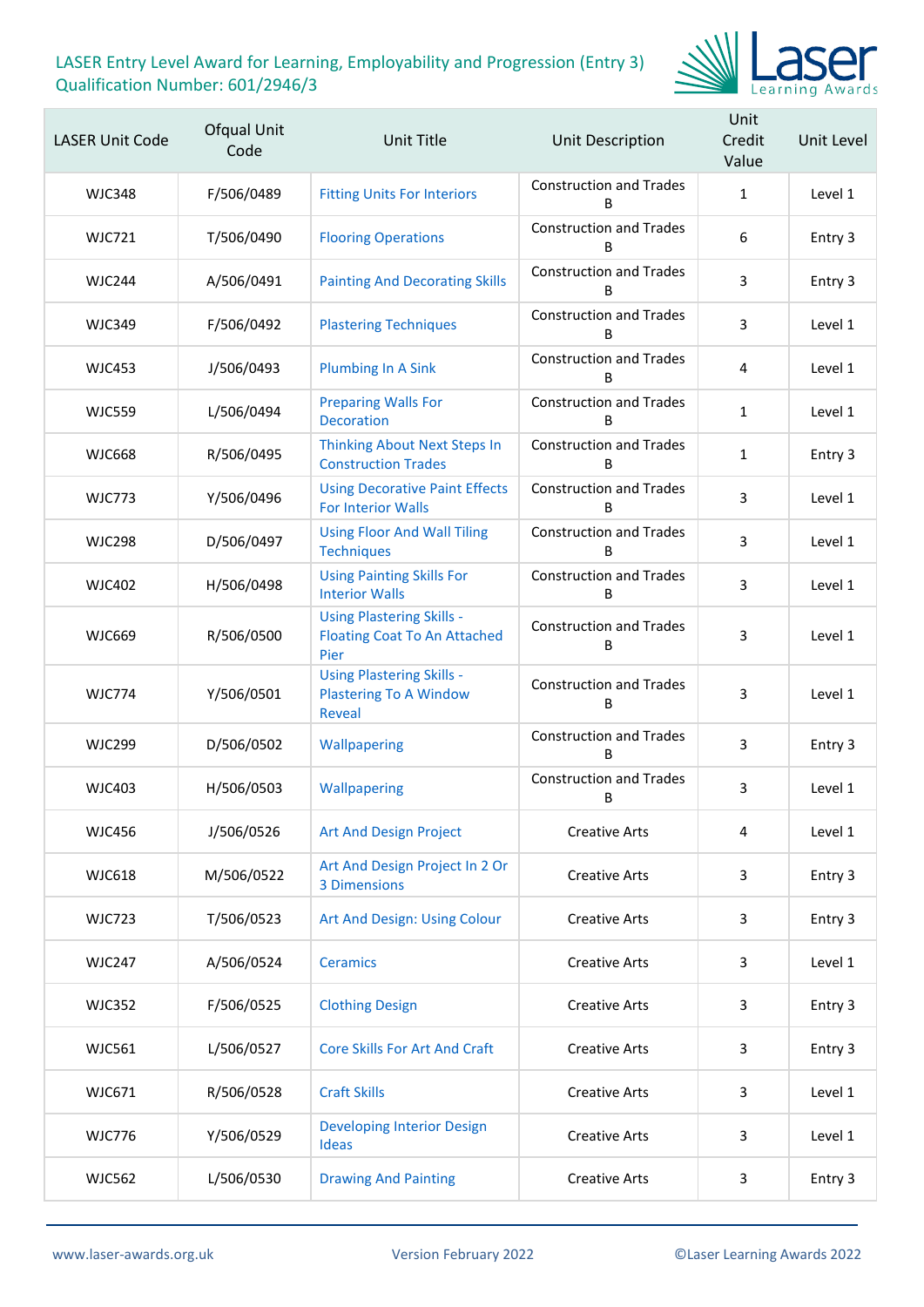

| <b>LASER Unit Code</b> | Ofqual Unit<br>Code | Unit Title                                                                                             | Unit Description     | Unit<br>Credit<br>Value | Unit Level |
|------------------------|---------------------|--------------------------------------------------------------------------------------------------------|----------------------|-------------------------|------------|
| <b>WJC672</b>          | R/506/0531          | <b>Garment Making</b>                                                                                  | <b>Creative Arts</b> | 3                       | Entry 3    |
| <b>WJC777</b>          | Y/506/0532          | <b>Graphic Design</b>                                                                                  | <b>Creative Arts</b> | 3                       | Level 1    |
| <b>WJC301</b>          | D/506/0533          | <b>Mixed Media In 2D</b>                                                                               | <b>Creative Arts</b> | 3                       | Entry 3    |
| <b>WJC406</b>          | H/506/0534          | <b>Needle/Textile Crafts</b>                                                                           | <b>Creative Arts</b> | 3                       | Entry 3    |
| WJC512                 | K/506/0535          | Photography                                                                                            | <b>Creative Arts</b> | 3                       | Level 1    |
| <b>WJC619</b>          | M/506/0536          | Sculpture                                                                                              | <b>Creative Arts</b> | 3                       | Level 1    |
| <b>WJC724</b>          | T/506/0537          | <b>Soft Furnishing</b>                                                                                 | <b>Creative Arts</b> | 3                       | Entry 3    |
| <b>WJC248</b>          | A/506/0538          | <b>Using Tools And Equipment</b><br><b>For Garment Making</b>                                          | <b>Creative Arts</b> | 3                       | Level 1    |
| <b>WJC750</b>          | T/506/0859          | <b>Carrying Out A Systematic</b><br><b>Cycle Check</b>                                                 | Cycle and Car Care   | $\mathbf{1}$            | Level 1    |
| <b>WJC643</b>          | M/506/0861          | <b>Checking And Maintaining Car</b><br><b>Tyre Pressure And Tread</b>                                  | Cycle and Car Care   | 1                       | Entry 3    |
| <b>WJC751</b>          | T/506/0862          | <b>Checking And Maintaining Car</b><br><b>Tyre Pressure And Tread</b>                                  | Cycle and Car Care   | $\mathbf{1}$            | Level 1    |
| <b>WJC274</b>          | A/506/0863          | <b>Checking And Maintaining</b><br><b>Fluid Levels On A Car</b>                                        | Cycle and Car Care   | $\mathbf{1}$            | Entry 3    |
| <b>WJC377</b>          | F/506/0864          | <b>Cleaning And Preparing A</b><br><b>Cycle For Use</b>                                                | Cycle and Car Care   | 1                       | Entry 3    |
| <b>WJC481</b>          | J/506/0865          | <b>Lubricating And Tensioning A</b><br><b>Single Speed Cycle Chain</b>                                 | Cycle and Car Care   | $\mathbf{1}$            | Entry 3    |
| <b>WJC589</b>          | L/506/0866          | <b>Removing And Replacing A</b><br><b>Cycle Rim Brake Assembly</b>                                     | Cycle and Car Care   | $\mathbf{2}^{\prime}$   | Level 1    |
| <b>WJC694</b>          | R/506/0867          | <b>Removing And Replacing</b><br><b>Cycle Saddles And Seatposts</b><br><b>And Adjusting Handlebars</b> | Cycle and Car Care   | $\mathbf{1}$            | Entry 3    |
| <b>WJC801</b>          | Y/506/0868          | <b>Removing And Replacing</b><br><b>Cycle Wheels, Tyres And Inner</b><br><b>Tubes</b>                  | Cycle and Car Care   | $\mathbf{1}$            | Entry 3    |
| <b>WJC326</b>          | D/506/0869          | <b>Repairing A Cycle Puncture</b>                                                                      | Cycle and Car Care   | $\mathbf{1}$            | Level 1    |
| <b>WJG572</b>          | D/617/3831          | <b>Routine Motorcycle</b><br><b>Maintenance Processes And</b><br><b>Procedures</b>                     | Cycle and Car Care   | 4                       | Level 1    |
| <b>WJC327</b>          | D/506/0872          | <b>Routine Vehicle Checks</b>                                                                          | Cycle and Car Care   | $\overline{2}$          | Entry 3    |
| WJC431                 | H/506/0873          | <b>Routine Wheel And Tyre</b><br><b>Checks</b>                                                         | Cycle and Car Care   | $\overline{2}$          | Entry 3    |
| <b>WJC533</b>          | K/506/0874          | <b>Valeting A Car Interior</b>                                                                         | Cycle and Car Care   | 3                       | Entry 3    |
| <b>WJC275</b>          | A/506/0877          | <b>Valeting A Vehicle</b>                                                                              | Cycle and Car Care   | 4                       | Level 1    |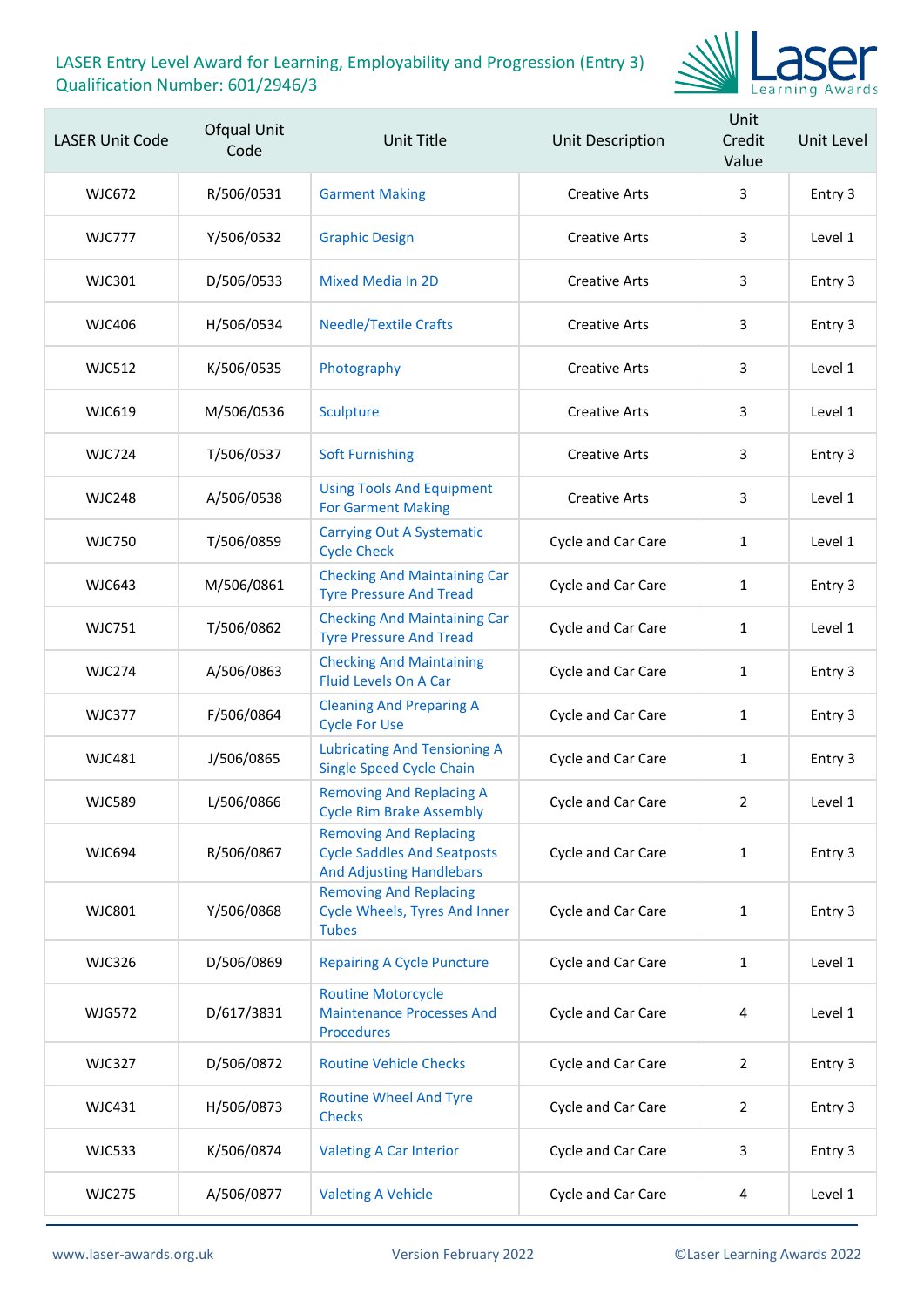

| <b>LASER Unit Code</b> | Ofqual Unit<br>Code | Unit Title                                                             | <b>Unit Description</b>     | Unit<br>Credit<br>Value | Unit Level |
|------------------------|---------------------|------------------------------------------------------------------------|-----------------------------|-------------------------|------------|
| <b>WJC482</b>          | J/506/0879          | <b>Vehicle Valeting</b>                                                | Cycle and Car Care          | 3                       | Entry 3    |
| <b>WJC378</b>          | F/506/0881          | <b>Washing, Waxing And</b><br><b>Polishing A Car Exterior</b>          | Cycle and Car Care          | 4                       | Entry 3    |
| <b>WJG563</b>          | A/617/3562          | <b>First Aid Requirements In The</b><br>Workplace                      | <b>Employability Skills</b> | 1                       | Level 1    |
| <b>WJC634</b>          | M/506/0746          | <b>Customer Service</b>                                                | <b>Employability Skills</b> | 3                       | Entry 3    |
| <b>WJC739</b>          | T/506/0747          | <b>Customer Service</b>                                                | <b>Employability Skills</b> | 3                       | Level 1    |
| <b>WJC263</b>          | A/506/0748          | <b>Developing Employability</b><br><b>Skills Through Group Work</b>    | <b>Employability Skills</b> | 3                       | Level 1    |
| <b>WJC369</b>          | F/506/0752          | <b>Enterprise Activity: Producing</b><br><b>Products Or Services</b>   | <b>Employability Skills</b> | 3                       | Entry 3    |
| WJC471                 | J/506/0753          | Health, Safety And First Aid At<br><b>Work</b>                         | <b>Employability Skills</b> | 3                       | Level 1    |
| <b>WJC685</b>          | R/506/0755          | <b>Negotiation Skills</b>                                              | <b>Employability Skills</b> | 3                       | Level 1    |
| <b>WJC316</b>          | D/506/0757          | <b>Organisational Skills</b>                                           | <b>Employability Skills</b> | 3                       | Level 1    |
| <b>WJC423</b>          | H/506/0758          | <b>Skills For Employability</b>                                        | <b>Employability Skills</b> | 3                       | Entry 3    |
| <b>WJC317</b>          | D/506/0760          | <b>Time Management</b>                                                 | <b>Employability Skills</b> | 3                       | Level 1    |
| <b>WJC424</b>          | H/506/0761          | <b>Understanding Time</b><br><b>Management In The</b><br>Workplace     | <b>Employability Skills</b> | $\overline{2}$          | Level 1    |
| <b>WJC528</b>          | K/506/0762          | <b>Undertaking An Enterprise</b><br>Project                            | <b>Employability Skills</b> | 6                       | Entry 3    |
| <b>WJC741</b>          | T/506/0764          | <b>Undertaking An Enterprise</b><br>Project                            | <b>Employability Skills</b> | 3                       | Level 1    |
| <b>WJC265</b>          | A/506/0765          | <b>Undertaking An Enterprise</b><br>Project                            | <b>Employability Skills</b> | 3                       | Level 2    |
| <b>WJC797</b>          | Y/506/0823          | <b>Beauty Care</b>                                                     | Hair and Beauty             | 3                       | Entry 3    |
| <b>WJC271</b>          | A/506/0829          | <b>Creating And Maintaining</b><br><b>Retail Displays In The Salon</b> | Hair and Beauty             | $\overline{2}$          | Level 1    |
| <b>WJC748</b>          | T/506/0831          | <b>Facial Cleansing, Toning And</b><br><b>Massage</b>                  | Hair and Beauty             | 3                       | Entry 3    |
| <b>WJC272</b>          | A/506/0832          | <b>Hair Plaiting</b>                                                   | Hair and Beauty             | 3                       | Entry 3    |
| <b>WJC374</b>          | F/506/0833          | <b>Hairdressing: Assisting A</b><br><b>Stylist</b>                     | Hair and Beauty             | 3                       | Entry 3    |
| <b>WJC478</b>          | J/506/0834          | Hairdressing: Health And<br><b>Safety</b>                              | Hair and Beauty             | 3                       | Entry 3    |
| <b>WJC586</b>          | L/506/0835          | <b>Hairdressing: Working</b><br>Relationships                          | Hair and Beauty             | 3                       | Entry 3    |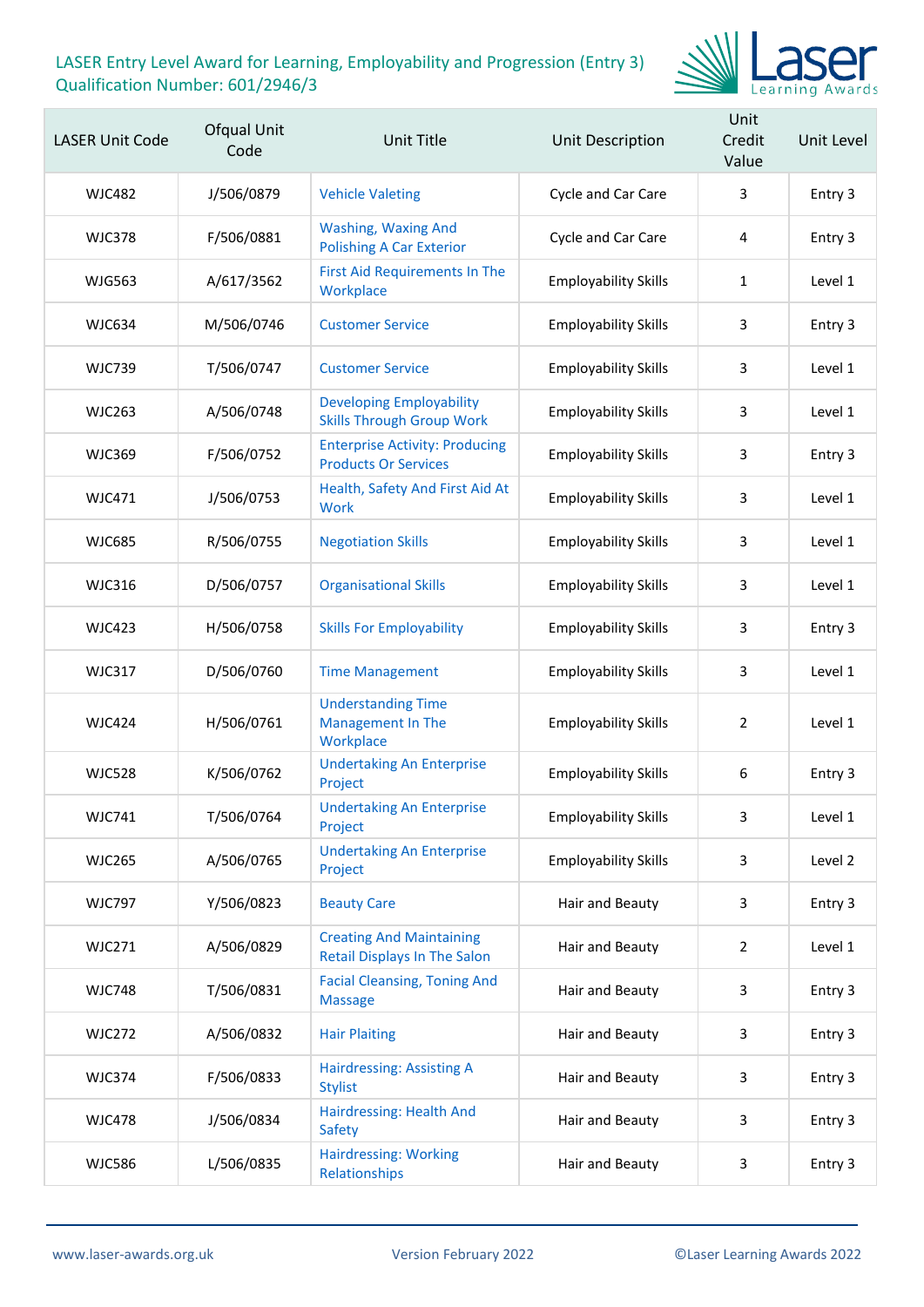

| <b>LASER Unit Code</b> | Ofqual Unit<br>Code | Unit Title                                                                       | Unit Description                             | Unit<br>Credit<br>Value | Unit Level |
|------------------------|---------------------|----------------------------------------------------------------------------------|----------------------------------------------|-------------------------|------------|
| <b>WJC798</b>          | Y/506/0837          | <b>Hand Care</b>                                                                 | Hair and Beauty                              | 3                       | Entry 3    |
| <b>WJC799</b>          | Y/506/0840          | <b>Nail Art Application</b>                                                      | Hair and Beauty                              | 3                       | Level 1    |
| <b>WJC430</b>          | H/506/0842          | <b>Plaiting And Twisting Hair</b>                                                | Hair and Beauty                              | 3                       | Level 1    |
| <b>WJC532</b>          | K/506/0843          | <b>Providing Basic Manicure</b><br><b>Treatment</b>                              | Hair and Beauty                              | 3                       | Level 1    |
| <b>WJC273</b>          | A/506/0846          | <b>Providing Basic Pedicure</b><br><b>Treatment</b>                              | Hair and Beauty                              | 3                       | Level 1    |
| <b>WJC479</b>          | J/506/0848          | <b>Shampoo And Conditioning</b>                                                  | Hair and Beauty                              | 3                       | Entry 3    |
| <b>WJC587</b>          | L/506/0849          | <b>Skin Care</b>                                                                 | Hair and Beauty                              | 3                       | Entry 3    |
| <b>WJC480</b>          | J/506/0851          | <b>Styling Men's Hair</b>                                                        | Hair and Beauty                              | 3                       | Level 1    |
| <b>WJC800</b>          | Y/506/0854          | <b>Styling Women's Hair</b>                                                      | Hair and Beauty                              | 3                       | Level 1    |
| <b>WJC325</b>          | D/506/0855          | The Hair And Beauty Sector                                                       | Hair and Beauty                              | 2                       | Entry 3    |
| <b>WJC623</b>          | M/506/0584          | <b>Alcohol And Drug Misuse</b><br><b>Awareness</b>                               | Healthy Living and<br>Substance Abuse        | 3                       | Entry 3    |
| <b>WJC729</b>          | T/506/0585          | <b>Alcohol Awareness For The</b><br>Individual                                   | Healthy Living and<br>Substance Abuse        | 3                       | Level 1    |
| <b>WJC253</b>          | A/506/0586          | <b>Alcohol Awareness For The</b><br>Individual                                   | Healthy Living and<br><b>Substance Abuse</b> | 3                       | Level 2    |
| <b>WJC357</b>          | F/506/0587          | <b>Drug Awareness</b>                                                            | Healthy Living and<br>Substance Abuse        | 3                       | Level 1    |
| <b>WJC461</b>          | J/506/0588          | <b>Drug Awareness</b>                                                            | Healthy Living and<br>Substance Abuse        | 3                       | Level 2    |
| <b>WJC567</b>          | L/506/0589          | <b>Healthy Eating For Children</b>                                               | Healthy Living and<br><b>Substance Abuse</b> | 3                       | Level 1    |
| <b>WJC358</b>          | F/506/0590          | <b>Healthy Living</b>                                                            | Healthy Living and<br>Substance Abuse        | 3                       | Entry 3    |
| <b>WJC568</b>          | L/506/0592          | <b>Healthy Living</b>                                                            | Healthy Living and<br><b>Substance Abuse</b> | 3                       | Level 1    |
| <b>WJC307</b>          | D/506/0595          | <b>Healthy Living</b>                                                            | Healthy Living and<br>Substance Abuse        | 3                       | Level 2    |
| <b>WJC412</b>          | H/506/0596          | <b>Stress Management</b>                                                         | Healthy Living and<br>Substance Abuse        | 3                       | Entry 3    |
| <b>WJC624</b>          | M/506/0598          | <b>Substance Misuse Awareness</b>                                                | Healthy Living and<br>Substance Abuse        | 3                       | Entry 3    |
| <b>WJC730</b>          | T/506/0599          | <b>Understanding How To</b><br><b>Maintain Personal Health And</b><br>Wellbeing  | Healthy Living and<br>Substance Abuse        | 3                       | Level 1    |
| <b>WJC413</b>          | H/506/0601          | <b>Understanding Stress And</b><br><b>Stress Management</b><br><b>Techniques</b> | Healthy Living and<br>Substance Abuse        | 3                       | Level 1    |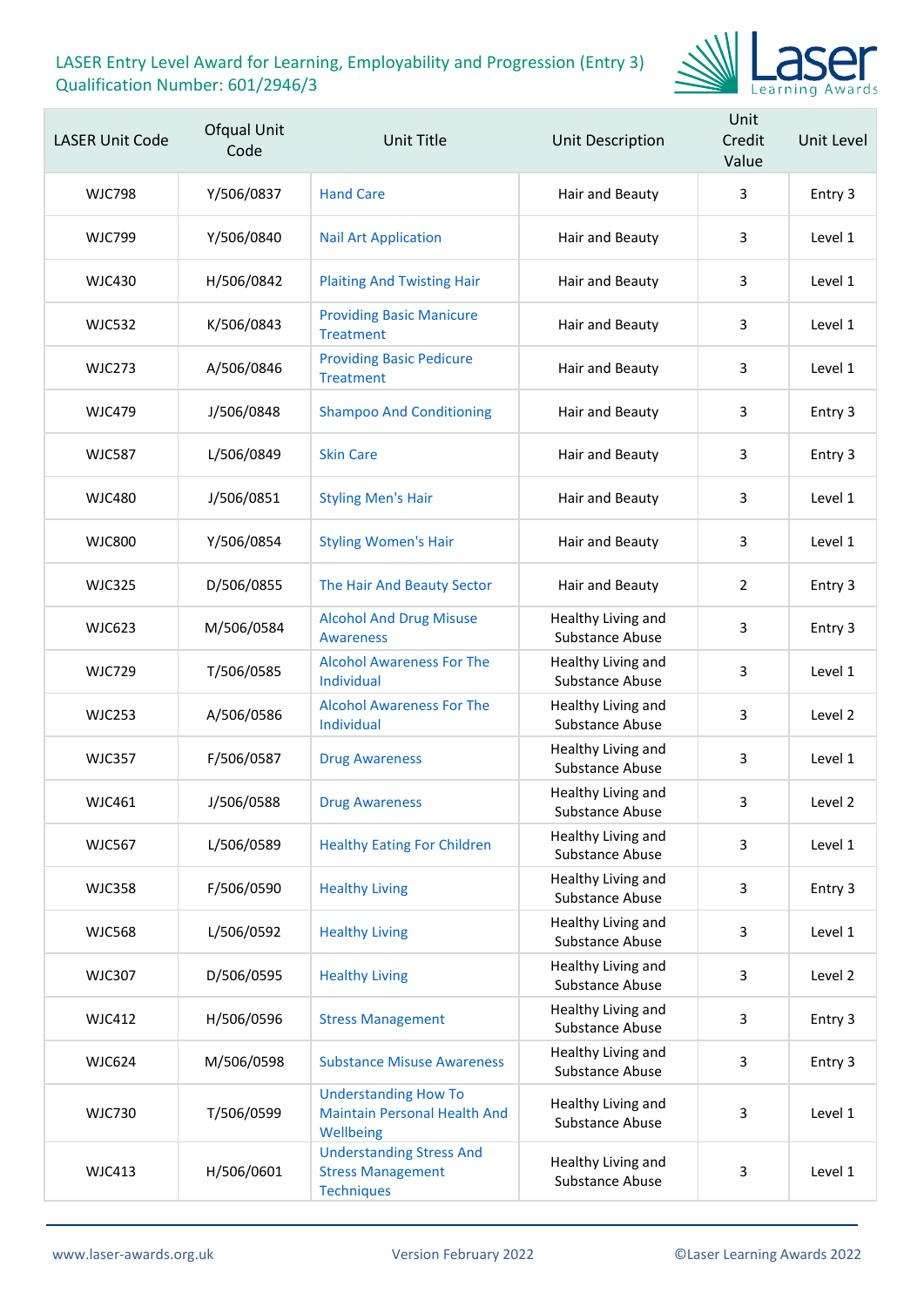

| <b>LASER Unit Code</b> | Ofqual Unit<br>Code | Unit Title                                                                                      | Unit Description                             | Unit<br>Credit<br>Value | Unit Level |
|------------------------|---------------------|-------------------------------------------------------------------------------------------------|----------------------------------------------|-------------------------|------------|
| <b>WJC782</b>          | Y/506/0613          | <b>Understanding The</b><br><b>Importance Of A Balanced</b><br><b>Diet And Regular Exercise</b> | Healthy Living and<br><b>Substance Abuse</b> | 1                       | Level 1    |
| <b>WJC495</b>          | J/506/1014          | <b>Colour Theory For Floristry</b>                                                              | Horticulture and Floristry                   | $\overline{2}$          | Level 1    |
| <b>WJC601</b>          | L/506/1015          | <b>Cultivating Compost And Soils</b>                                                            | Horticulture and Floristry                   | 3                       | Level 1    |
| <b>WJC708</b>          | R/506/1016          | <b>Cultivating Herbs</b>                                                                        | Horticulture and Floristry                   | 3                       | Level 1    |
| <b>WJC813</b>          | Y/506/1017          | <b>Cultivating Plant Cuttings</b>                                                               | Horticulture and Floristry                   | 3                       | Entry 3    |
| <b>WJC546</b>          | K/506/1023          | <b>Designing And Constructing</b><br><b>Floral Arrangements</b>                                 | Horticulture and Floristry                   | 3                       | Level 1    |
| <b>WJC337</b>          | D/506/1018          | <b>Floristry Skills</b>                                                                         | Horticulture and Floristry                   | 4                       | Entry 3    |
| <b>WJC442</b>          | H/506/1019          | <b>Garden Horticulture And</b><br>Maintenance                                                   | Horticulture and Floristry                   | 6                       | Entry 3    |
| <b>WJC814</b>          | Y/506/1020          | <b>Interaction Between Honey</b><br><b>Bees And Flowering Plants</b>                            | Horticulture and Floristry                   | $\mathbf{1}$            | Level 1    |
| <b>WJC338</b>          | D/506/1021          | Landscaping                                                                                     | Horticulture and Floristry                   | 4                       | Level 1    |
| <b>WJC443</b>          | H/506/1022          | <b>Planting In A Container</b>                                                                  | Horticulture and Floristry                   | 3                       | Entry 3    |
| <b>WJC656</b>          | M/506/1024          | <b>Propagation Of Plants</b>                                                                    | Horticulture and Floristry                   | 3                       | Entry 3    |
| <b>WJC388</b>          | F/506/1027          | <b>Sowing And Growing Garden</b><br><b>Plants</b>                                               | Horticulture and Floristry                   | 6                       | Entry 3    |
| <b>WJC389</b>          | F/506/1030          | <b>Understanding Organic</b><br><b>Horticulture</b>                                             | Horticulture and Floristry                   | 3                       | Level 1    |
| WJC603                 | L/506/1032          | <b>Understanding Plant Pruning</b>                                                              | Horticulture and Floristry                   | $\mathbf{1}$            | Level 1    |
| <b>WJC815</b>          | Y/506/1034          | <b>Understanding Sowing And</b><br><b>Growing Techniques</b>                                    | Horticulture and Floristry                   | 3                       | Level 1    |
| <b>WJC547</b>          | K/506/1037          | <b>Understanding Techniques</b><br><b>Used In Floristry</b>                                     | Horticulture and Floristry                   | 3                       | Level 1    |
| <b>WJC657</b>          | M/506/1038          | <b>Using And Maintaining</b><br><b>Garden Tools</b>                                             | Horticulture and Floristry                   | 3                       | Entry 3    |
| <b>WJC689</b>          | R/506/0805          | <b>Basic Cooking</b>                                                                            | <b>Hospitality and Catering</b>              | 2                       | Entry 3    |
| <b>WJC320</b>          | D/506/0807          | <b>Basic Food Preparation</b>                                                                   | <b>Hospitality and Catering</b>              | $\overline{2}$          | Entry 3    |
| <b>WJC796</b>          | Y/506/0806          | <b>Basic Food Preparation And</b><br>Cooking                                                    | <b>Hospitality and Catering</b>              | 3                       | Level 1    |
| <b>WJC426</b>          | H/506/0808          | <b>Bookings, Orders And</b><br>Payments                                                         | <b>Hospitality and Catering</b>              | 2                       | Level 1    |
| <b>WJC529</b>          | K/506/0809          | <b>Customer Service In The</b><br><b>Hospitality Industry</b>                                   | <b>Hospitality and Catering</b>              | $\mathbf{1}$            | Entry 3    |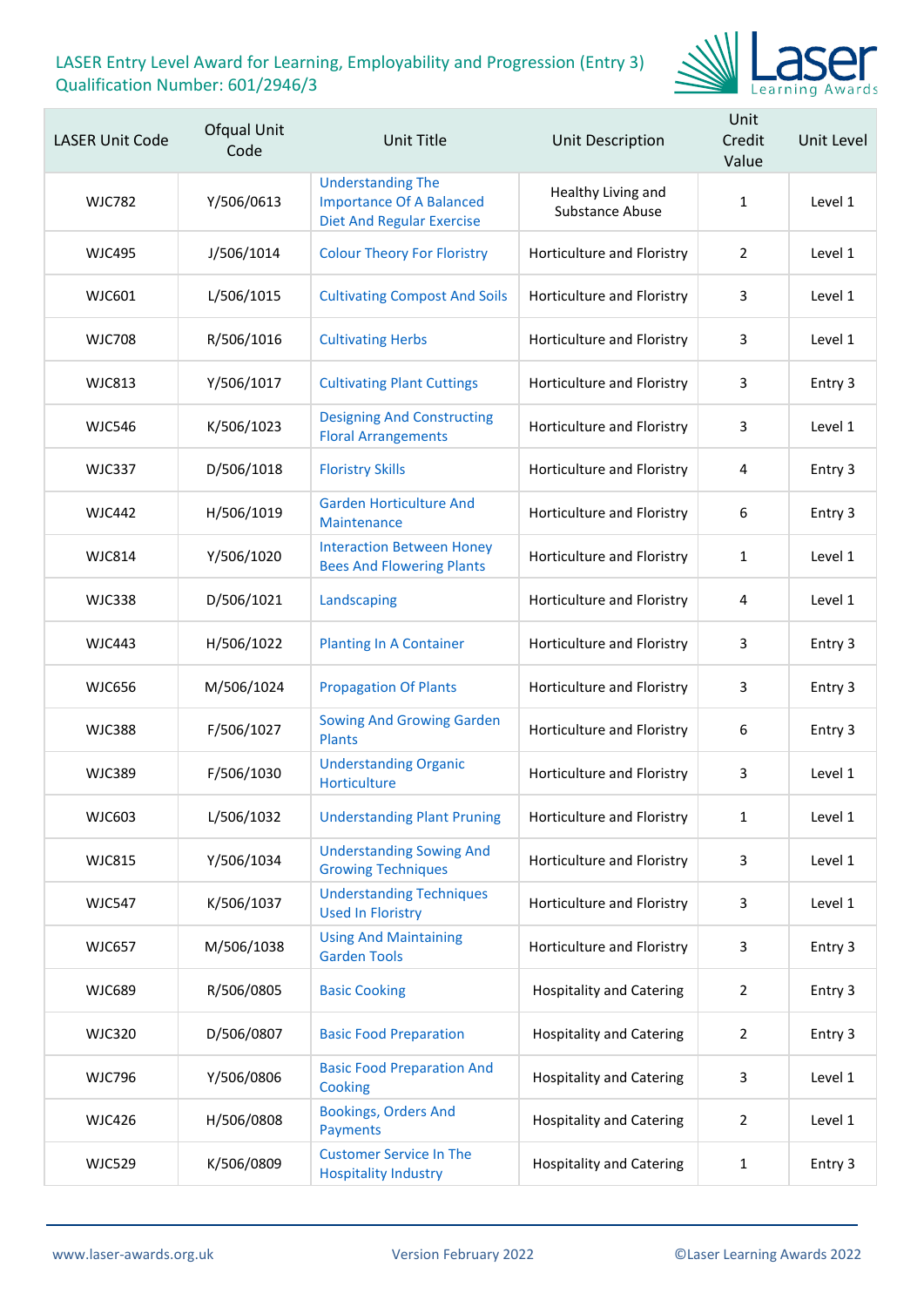

| <b>LASER Unit Code</b> | Ofqual Unit<br>Code | Unit Title                                                       | <b>Unit Description</b>                       | Unit<br>Credit<br>Value | Unit Level |
|------------------------|---------------------|------------------------------------------------------------------|-----------------------------------------------|-------------------------|------------|
| <b>WJC321</b>          | D/506/0810          | <b>Customer Service In The</b><br><b>Hospitality Industry</b>    | <b>Hospitality and Catering</b>               | 3                       | Level 1    |
| <b>WJC427</b>          | H/506/0811          | <b>Event Planning</b>                                            | <b>Hospitality and Catering</b>               | 3                       | Level 1    |
| <b>WJC530</b>          | K/506/0812          | <b>Food Hygiene And Safety</b>                                   | <b>Hospitality and Catering</b>               | $\overline{2}$          | Entry 3    |
| <b>WJC639</b>          | M/506/0813          | <b>Food Service</b>                                              | <b>Hospitality and Catering</b>               | 3                       | Level 1    |
| <b>WJC746</b>          | T/506/0814          | <b>Guest Services In The</b><br><b>Hospitality Industry</b>      | <b>Hospitality and Catering</b>               | 1                       | Entry 3    |
| <b>WJC270</b>          | A/506/0815          | <b>Introduction To The</b><br><b>Hospitality Industry</b>        | <b>Hospitality and Catering</b>               | 1                       | Entry 3    |
| <b>WJC373</b>          | F/506/0816          | <b>Making And Storing Baked</b><br><b>Products</b>               | <b>Hospitality and Catering</b>               | 3                       | Entry 3    |
| <b>WJC476</b>          | J/506/0817          | Preparing And Cooking Fish,<br><b>Meat And Poultry</b>           | <b>Hospitality and Catering</b>               | 3                       | Entry 3    |
| <b>WJC584</b>          | L/506/0818          | <b>Preparing And Cooking Fruit</b><br><b>And Vegetables</b>      | <b>Hospitality and Catering</b>               | 3                       | Entry 3    |
| <b>WJC690</b>          | R/506/0819          | <b>Preparing And Serving Drinks</b>                              | <b>Hospitality and Catering</b>               | 3                       | Level 1    |
| <b>WJC477</b>          | J/506/0820          | <b>Serving Food And Drink</b>                                    | <b>Hospitality and Catering</b>               | $\overline{2}$          | Entry 3    |
| <b>WJC585</b>          | L/506/0821          | <b>Using Kitchen Equipment</b>                                   | <b>Hospitality and Catering</b>               | 1                       | Level 1    |
| <b>WJC355</b>          | F/506/0556          | Active Citizenship In The Local<br>Community                     | Independence,<br>Community and<br>Citizenship | 1                       | Level 1    |
| <b>WJC458</b>          | J/506/0557          | <b>Aspects Of Citizenship</b>                                    | Independence,<br>Community and<br>Citizenship | 3                       | Level 1    |
| <b>WJC564</b>          | L/506/0558          | <b>Assertive Living</b>                                          | Independence,<br>Community and<br>Citizenship | 3                       | Level 1    |
| <b>WJC674</b>          | R/506/0559          | <b>Develop Independent Skills</b><br>For Living In The Community | Independence,<br>Community and<br>Citizenship | 3                       | Level 1    |
| <b>WJC459</b>          | J/506/0560          | <b>Developing Skills For</b><br><b>Independent Life</b>          | Independence,<br>Community and<br>Citizenship | 3                       | Level 1    |
| <b>WJC565</b>          | L/506/0561          | <b>General Skills For</b><br><b>Independent Living</b>           | Independence,<br>Community and<br>Citizenship | 4                       | Entry 3    |
| <b>WJC675</b>          | R/506/0562          | <b>Individual Rights And</b><br>Responsibilities                 | Independence,<br>Community and<br>Citizenship | $\mathbf{1}$            | Entry 3    |
| <b>WJC779</b>          | Y/506/0563          | <b>Living In The Community</b>                                   | Independence,<br>Community and<br>Citizenship | 3                       | Entry 3    |
| <b>WJC304</b>          | D/506/0564          | <b>Self Advocacy</b>                                             | Independence,<br>Community and<br>Citizenship | 3                       | Entry 3    |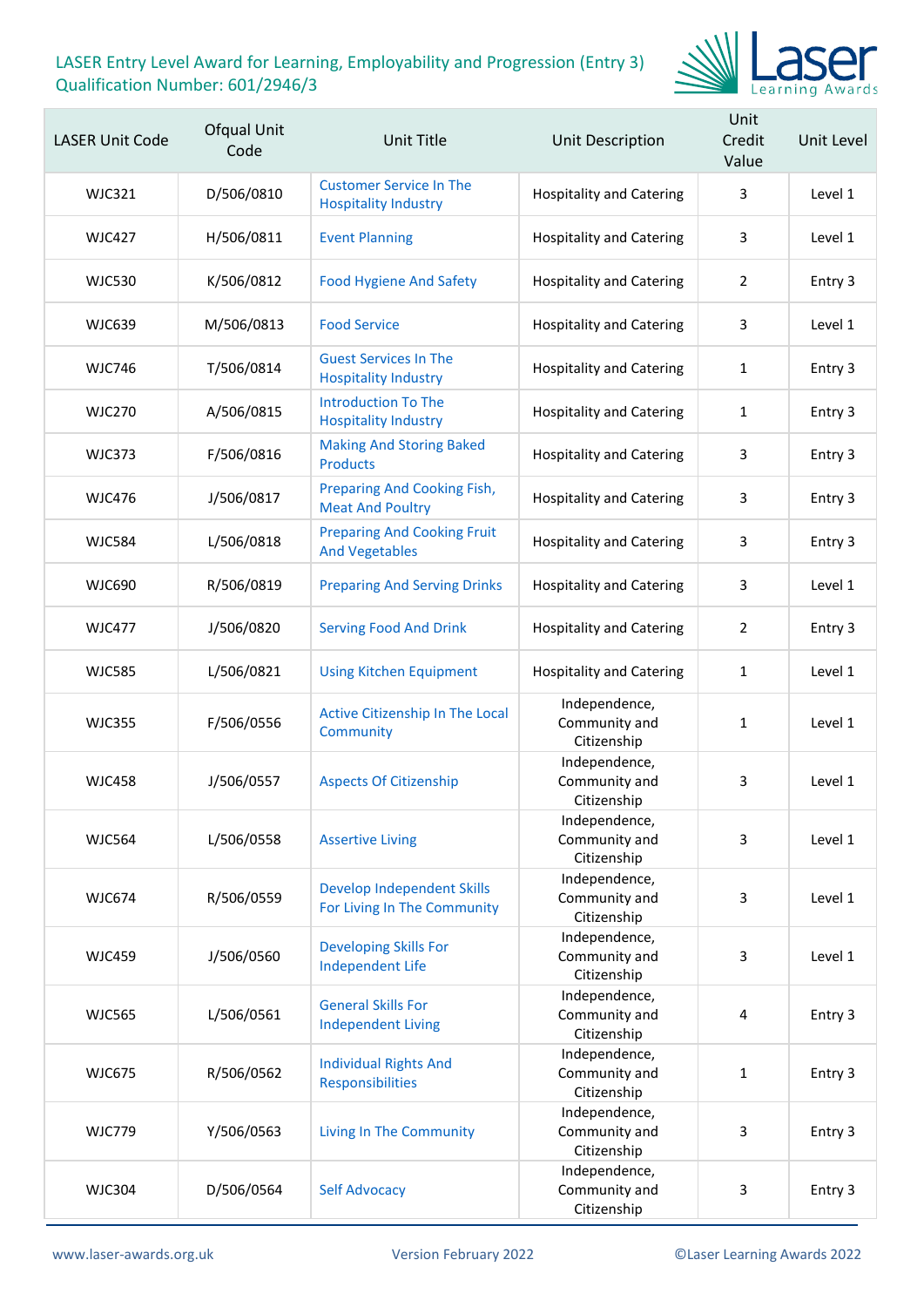

| <b>LASER Unit Code</b> | Ofqual Unit<br>Code | <b>Unit Title</b>                                                                 | Unit Description                              | Unit<br>Credit<br>Value | Unit Level |
|------------------------|---------------------|-----------------------------------------------------------------------------------|-----------------------------------------------|-------------------------|------------|
| <b>WJC409</b>          | H/506/0565          | The Local Community                                                               | Independence,<br>Community and<br>Citizenship | $\mathbf{1}$            | Entry 3    |
| <b>WJC515</b>          | K/506/0566          | The Rights And<br><b>Responsibilities Of Citizenship</b>                          | Independence,<br>Community and<br>Citizenship | 3                       | Entry 3    |
| <b>WJC621</b>          | M/506/0567          | <b>Understanding Rights And</b><br><b>Responsibilities Of Citizenship</b>         | Independence,<br>Community and<br>Citizenship | 3                       | Level 1    |
| <b>WJC727</b>          | T/506/0568          | <b>Understanding The Role Of</b><br><b>Young People As Peer</b><br><b>Mentors</b> | Independence,<br>Community and<br>Citizenship | 3                       | Level 1    |
| <b>WJC251</b>          | A/506/0569          | <b>Using Social And Leisure</b><br><b>Facilities</b>                              | Independence,<br>Community and<br>Citizenship | 3                       | Entry 3    |
| <b>WJC786</b>          | Y/506/0661          | <b>Developing Own</b><br><b>Interpersonal Skills</b>                              | Interpersonal Skills and<br>Teamwork          | 3                       | Level 1    |
| <b>WJC311</b>          | D/506/0662          | <b>Developing Own</b><br><b>Interpersonal Skills</b>                              | Interpersonal Skills and<br>Teamwork          | 3                       | Level 2    |
| <b>WJC418</b>          | H/506/0663          | <b>Group And Teamwork</b><br><b>Communication Skills</b>                          | Interpersonal Skills and<br>Teamwork          | 3                       | Entry 3    |
| <b>WJC519</b>          | K/506/0664          | <b>Group And Teamwork</b><br><b>Communication Skills</b>                          | Interpersonal Skills and<br>Teamwork          | 3                       | Level 1    |
| <b>WJC735</b>          | T/506/0666          | <b>Group And Teamwork</b><br><b>Communication Skills</b>                          | Interpersonal Skills and<br>Teamwork          | 3                       | Level 2    |
| <b>WJG568</b>          | M/617/3915          | <b>Lip Reading Skills</b>                                                         | Interpersonal Skills and<br>Teamwork          | 3                       | Entry 3    |
| <b>WJG567</b>          | A/617/3917          | <b>Lip Reading Skills</b>                                                         | Interpersonal Skills and<br>Teamwork          | 6                       | Level 1    |
| <b>WJC466</b>          | J/506/0669          | <b>Speaking And Listening Skills</b>                                              | Interpersonal Skills and<br>Teamwork          | 3                       | Level 1    |
| <b>WJC257</b>          | A/506/0670          | <b>Speaking And Listening Skills</b>                                              | Interpersonal Skills and<br>Teamwork          | 3                       | Level 2    |
| <b>WJC363</b>          | F/506/0671          | <b>Speaking To Communicate</b>                                                    | Interpersonal Skills and<br>Teamwork          | $\mathbf{1}$            | Entry 3    |
| <b>WJC467</b>          | J/506/0672          | <b>Using Listening And</b><br><b>Responding Skills</b>                            | Interpersonal Skills and<br>Teamwork          | $\mathbf{1}$            | Entry 3    |
| <b>WJC787</b>          | Y/506/0675          | <b>Using Teamwork Skills</b>                                                      | Interpersonal Skills and<br>Teamwork          | 3                       | Entry 3    |
| <b>WJC312</b>          | D/506/0676          | <b>Using Teamwork Skills</b>                                                      | Interpersonal Skills and<br>Teamwork          | 3                       | Level 1    |
| WJC419                 | H/506/0677          | <b>Using Teamwork Skills</b>                                                      | Interpersonal Skills and<br>Teamwork          | 3                       | Level 2    |
| <b>WJG555</b>          | A/617/3903          | <b>Creating And Editing</b><br><b>Electronic Documents</b>                        | <b>IT for Users</b>                           | 3                       | Entry 3    |
| <b>WJG556</b>          | K/617/3797          | <b>Creating And Publishing Web</b><br><b>Pages</b>                                | <b>IT for Users</b>                           | 3                       | Level 1    |
| <b>WJC292</b>          | D/506/0337          | <b>Cyber-Bullying Awareness</b>                                                   | <b>IT for Users</b>                           | $\overline{2}$          | Level 1    |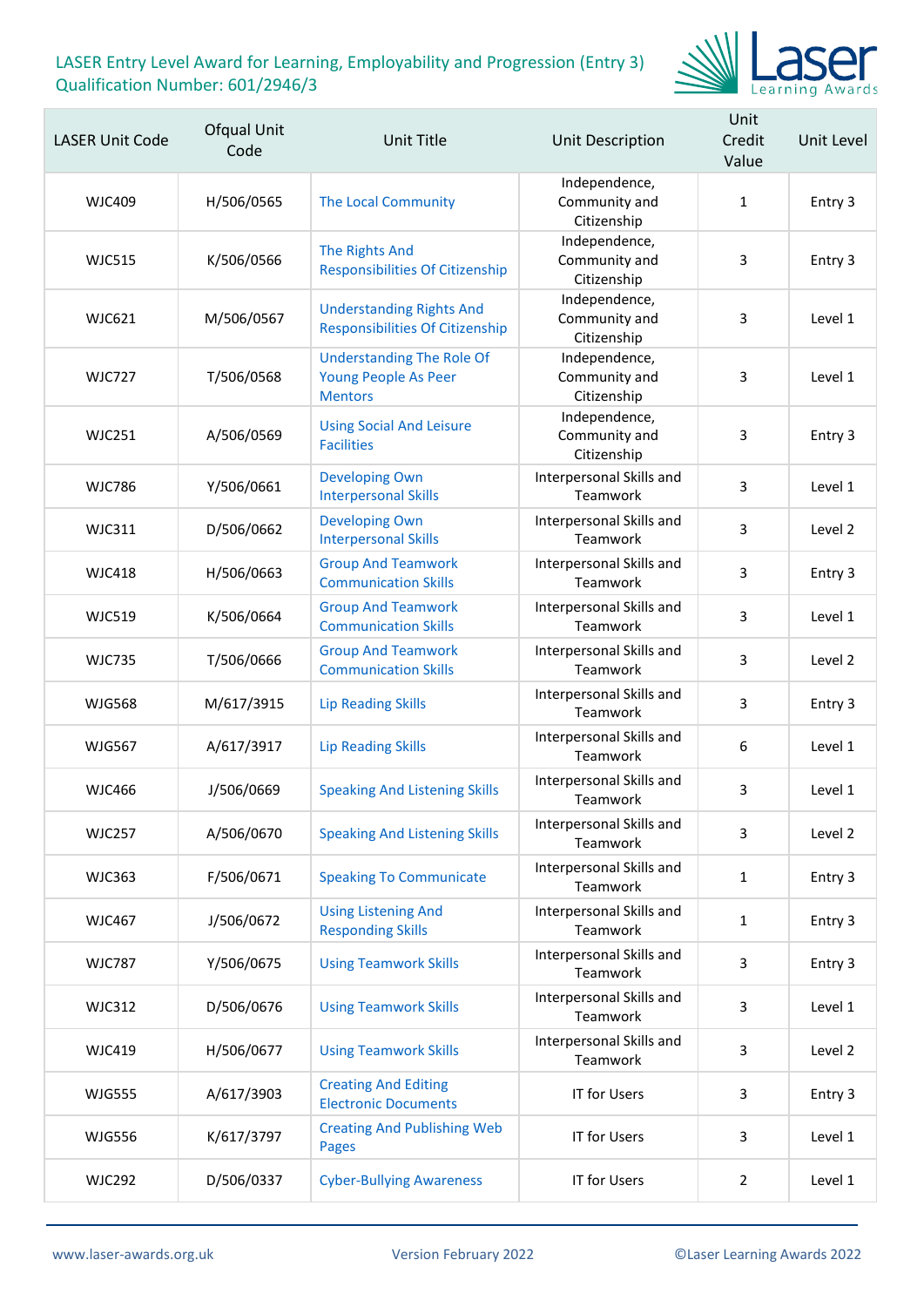

| <b>LASER Unit Code</b> | Ofqual Unit<br>Code | <b>Unit Title</b>                                            | Unit Description    | Unit<br>Credit<br>Value | Unit Level |
|------------------------|---------------------|--------------------------------------------------------------|---------------------|-------------------------|------------|
| <b>WJC395</b>          | H/506/0338          | Digital Audio, Video And<br>Photography                      | <b>IT for Users</b> | 1                       | Entry 3    |
| <b>WJG558</b>          | M/617/3798          | <b>Digital Literacy</b>                                      | <b>IT for Users</b> | 3                       | Entry 3    |
| <b>WJG559</b>          | A/617/3965          | <b>Digital Music</b>                                         | <b>IT for Users</b> | 2                       | Entry 3    |
| <b>WJG560</b>          | K/617/3802          | <b>Digital Photography</b>                                   | <b>IT for Users</b> | 3                       | Entry 3    |
| <b>WJG562</b>          | M/617/3820          | <b>Exploring Social Media</b>                                | <b>IT for Users</b> | $\overline{2}$          | Entry 3    |
| <b>WJG564</b>          | M/617/3803          | <b>IT Communication</b><br><b>Fundamentals</b>               | <b>IT for Users</b> | 2                       | Level 1    |
| <b>WJG565</b>          | T/617/3821          | <b>IT Maintenance For Users</b>                              | <b>IT for Users</b> | $\overline{2}$          | Level 1    |
| <b>WJC238</b>          | A/506/0345          | <b>IT Security For Users</b>                                 | <b>IT for Users</b> | $\mathbf{1}$            | Level 1    |
| <b>WJC343</b>          | F/506/0346          | <b>IT Software Fundamentals</b>                              | <b>IT for Users</b> | 3                       | Level 1    |
| <b>WJG566</b>          | A/617/3822          | <b>IT Troubleshooting For Users</b>                          | <b>IT for Users</b> | $\overline{2}$          | Level 1    |
| <b>WJC552</b>          | L/506/0348          | <b>IT User Fundamentals</b>                                  | <b>IT for Users</b> | $\overline{2}$          | Entry 3    |
| <b>WJC662</b>          | R/506/0349          | <b>IT User Fundamentals</b>                                  | <b>IT for Users</b> | 3                       | Level 1    |
| <b>WJG569</b>          | F/617/3823          | <b>Personal Digital Photograph</b><br>Processing             | <b>IT for Users</b> | $\mathbf{1}$            | Entry 3    |
| <b>WJC553</b>          | L/506/0351          | <b>Principles Of Internet Safety</b>                         | <b>IT for Users</b> | $\overline{2}$          | Level 1    |
| WJC663                 | R/506/0352          | <b>Producing Charts Using ICT</b>                            | IT for Users        | 3                       | Entry 3    |
| <b>WJC768</b>          | Y/506/0353          | <b>Selecting Information Using</b><br>The Internet           | <b>IT for Users</b> | $\mathbf{1}$            | Entry 3    |
| <b>WJC294</b>          | D/506/0354          | <b>Social Networking</b>                                     | <b>IT for Users</b> | $\overline{2}$          | Level 1    |
| <b>WJC397</b>          | H/506/0355          | The Internet And World Wide<br>Web                           | <b>IT for Users</b> | $\mathbf{1}$            | Entry 3    |
| <b>WJC505</b>          | K/506/0356          | <b>Understanding Computer</b><br><b>Basics</b>               | <b>IT for Users</b> | $\mathbf{1}$            | Entry 3    |
| WJC610                 | M/506/0357          | <b>Understanding Computer</b><br><b>Security And Privacy</b> | <b>IT for Users</b> | $\mathbf{1}$            | Entry 3    |
| <b>WJC716</b>          | T/506/0358          | <b>Understanding Digital</b><br><b>Technology</b>            | <b>IT for Users</b> | $\overline{2}$          | Entry 3    |
| <b>WJC239</b>          | A/506/0359          | <b>Using Audio And Video</b><br>Software                     | <b>IT for Users</b> | $\overline{2}$          | Entry 3    |
| WJC611                 | M/506/0360          | <b>Using Database Software</b>                               | IT for Users        | $\overline{2}$          | Entry 3    |
| <b>WJC717</b>          | T/506/0361          | <b>Using Design And Imaging</b><br>Software                  | IT for Users        | $\overline{2}$          | Entry 3    |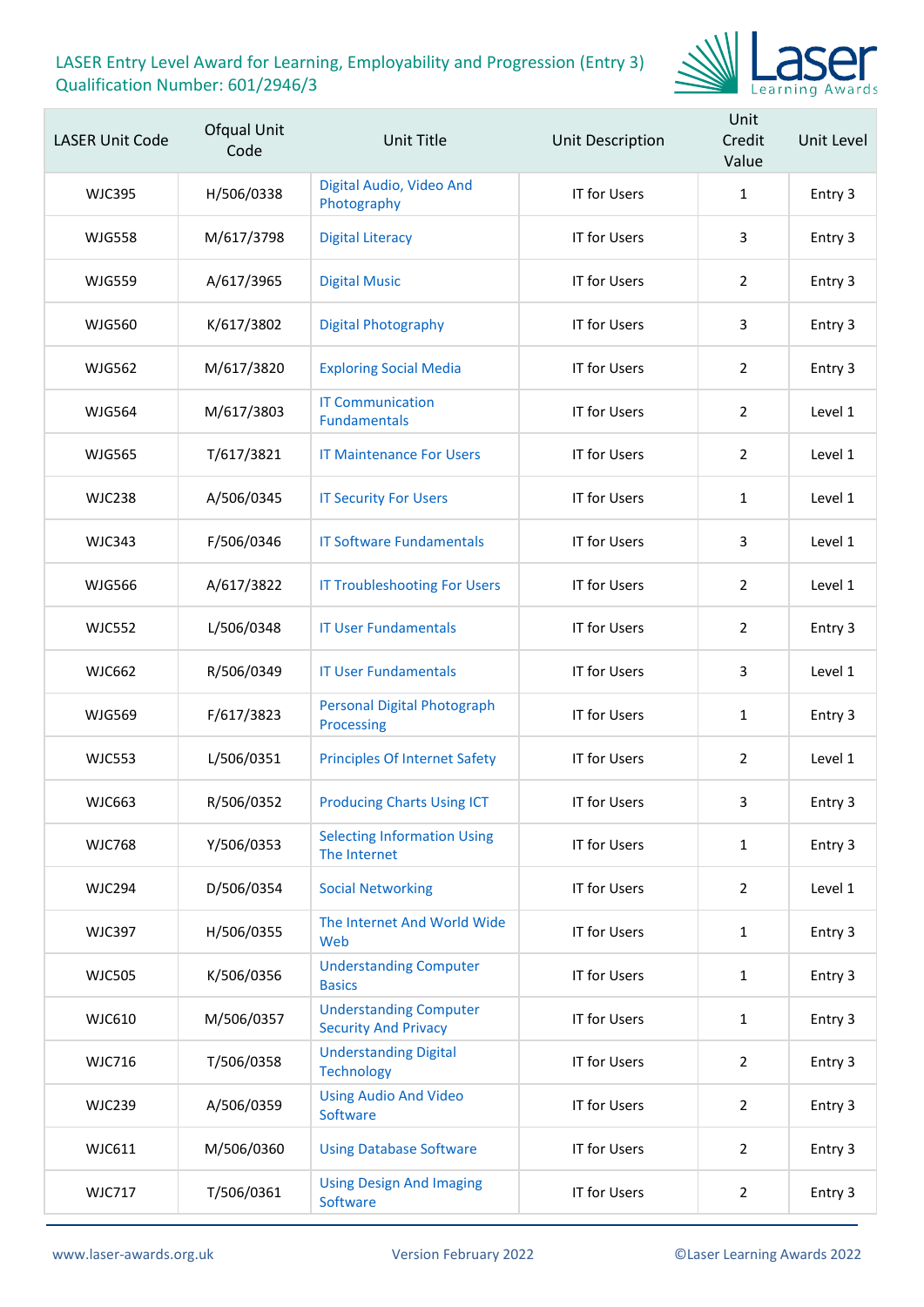

| <b>LASER Unit Code</b> | Ofqual Unit<br>Code | <b>Unit Title</b>                                            | Unit Description      | Unit<br>Credit<br>Value | Unit Level |
|------------------------|---------------------|--------------------------------------------------------------|-----------------------|-------------------------|------------|
| <b>WJC240</b>          | A/506/0362          | <b>Using Desktop Publishing</b><br>Software                  | <b>IT for Users</b>   | $\overline{2}$          | Entry 3    |
| <b>WJC344</b>          | F/506/0363          | <b>Using Desktop Publishing</b><br>Software                  | <b>IT for Users</b>   | 3                       | Level 1    |
| <b>WJC449</b>          | J/506/0364          | <b>Using Digital Media</b>                                   | <b>IT for Users</b>   | $\overline{2}$          | Entry 3    |
| <b>WJC664</b>          | R/506/0366          | <b>Using Email</b>                                           | <b>IT for Users</b>   | 1                       | Entry 3    |
| <b>WJC769</b>          | Y/506/0367          | <b>Using Email</b>                                           | <b>IT for Users</b>   | 2                       | Level 1    |
| <b>WJG575</b>          | M/617/3834          | <b>Using Email And Text</b><br><b>Messaging</b>              | <b>IT for Users</b>   | $\mathbf{1}$            | Entry 3    |
| <b>WJC295</b>          | D/506/0368          | <b>Using Graphics Software</b>                               | <b>IT for Users</b>   | 1                       | Entry 3    |
| <b>WJC398</b>          | H/506/0369          | Using ICT To Find Information                                | <b>IT for Users</b>   | 3                       | Entry 3    |
| <b>WJC770</b>          | Y/506/0370          | <b>Using Imaging Software</b>                                | <b>IT for Users</b>   | 3                       | Level 1    |
| <b>WJC296</b>          | D/506/0371          | <b>Using Mobile IT Devices</b>                               | <b>IT for Users</b>   | 1                       | Entry 3    |
| <b>WJC399</b>          | H/506/0372          | <b>Using Mobile IT Devices</b>                               | <b>IT for Users</b>   | $\overline{2}$          | Level 1    |
| <b>WJC506</b>          | K/506/0373          | <b>Using Presentation Software</b>                           | <b>IT for Users</b>   | $\overline{2}$          | Entry 3    |
| <b>WJC612</b>          | M/506/0374          | <b>Using Presentation Software</b>                           | <b>IT for Users</b>   | 3                       | Level 1    |
| <b>WJC718</b>          | T/506/0375          | <b>Using Project Management</b><br>Software                  | <b>IT for Users</b>   | 3                       | Level 1    |
| <b>WJC241</b>          | A/506/0376          | <b>Using Specialist Or Bespoke</b><br>Software               | <b>IT for Users</b>   | 2                       | Entry 3    |
| <b>WJC345</b>          | F/506/0377          | <b>Using Spreadsheet Software</b>                            | <b>IT for Users</b>   | $\overline{2}$          | Entry 3    |
| <b>WJC450</b>          | J/506/0378          | <b>Using Spreadsheet Software</b>                            | <b>IT for Users</b>   | 3                       | Level 1    |
| <b>WJC555</b>          | L/506/0379          | <b>Using The Internet</b>                                    | <b>IT for Users</b>   | $\mathbf{1}$            | Entry 3    |
| <b>WJC346</b>          | F/506/0380          | <b>Using The Internet For</b><br><b>Shopping</b>             | <b>IT for Users</b>   | $\mathbf{1}$            | Entry 3    |
| WJC451                 | J/506/0381          | <b>Using Video Software</b>                                  | <b>IT for Users</b>   | $\overline{2}$          | Entry 3    |
| <b>WJC556</b>          | L/506/0382          | <b>Using Word Processing</b><br>Software                     | <b>IT for Users</b>   | $\overline{2}$          | Entry 3    |
| <b>WJC665</b>          | R/506/0383          | <b>Using Word Processing</b><br>Software                     | <b>IT for Users</b>   | 3                       | Level 1    |
| WJC613                 | M/506/0469          | <b>Web-Based Information</b><br><b>Technology</b>            | <b>IT for Users</b>   | 3                       | Entry 3    |
| <b>WJC811</b>          | Y/506/0997          | <b>Assisting With The</b><br><b>Maintenance Of Equipment</b> | Land-Based Industries | 3                       | Level 1    |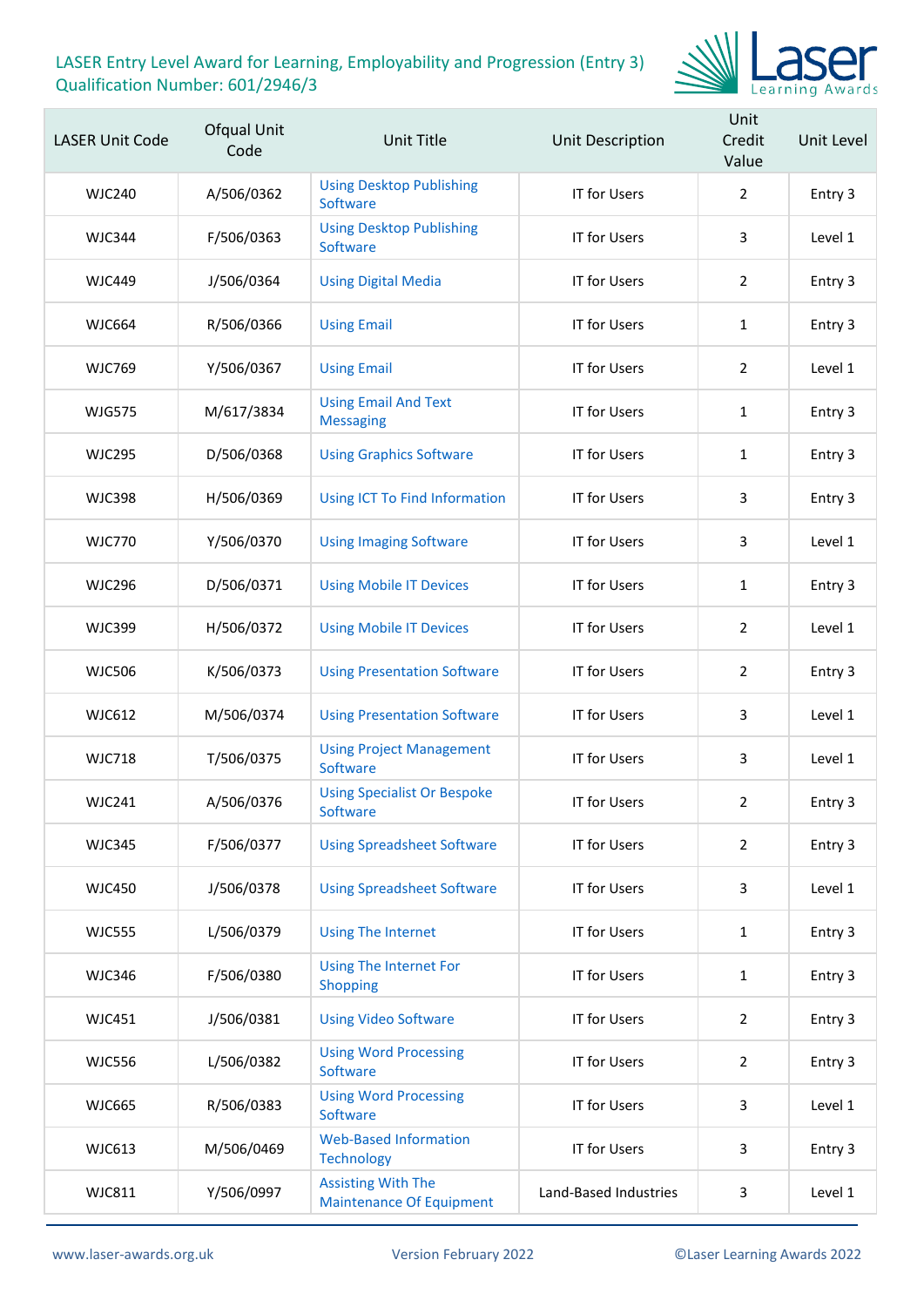

| <b>LASER Unit Code</b> | Ofqual Unit<br>Code | Unit Title                                                                               | <b>Unit Description</b>    | Unit<br>Credit<br>Value | Unit Level |
|------------------------|---------------------|------------------------------------------------------------------------------------------|----------------------------|-------------------------|------------|
| WJC335                 | D/506/0998          | <b>Fish And The Aquatic</b><br>Environment                                               | Land-Based Industries      | 5                       | Level 1    |
| WJC440                 | H/506/0999          | <b>Getting To Know Woodlands</b>                                                         | Land-Based Industries      | 3                       | Entry 3    |
| <b>WJC600</b>          | L/506/1001          | <b>Grooming And Washing</b><br><b>Horses</b>                                             | Land-Based Industries      | 3                       | Level 1    |
| <b>WJC494</b>          | J/506/1000          | <b>Planting And Staking A Tree</b>                                                       | Land-Based Industries      | 2                       | Level 1    |
| WJC707                 | R/506/1002          | <b>Principles Of Basic</b><br><b>Preparation And Operation Of</b><br><b>A Tractor</b>    | Land-Based Industries      | 3                       | Level 1    |
| <b>WJC812</b>          | Y/506/1003          | <b>Principles Of Caring For</b><br><b>Horses</b>                                         | Land-Based Industries      | 4                       | Level 1    |
| WJC336                 | D/506/1004          | <b>Principles Of Harvesting Crops</b>                                                    | Land-Based Industries      | 3                       | Level 1    |
| <b>WJC441</b>          | H/506/1005          | <b>Principles Of Maintaining</b><br><b>Grass Surfaces</b>                                | Land-Based Industries      | 2                       | Level 1    |
| <b>WJC545</b>          | K/506/1006          | <b>Principles Of Preparing And</b><br><b>Maintaining Livestock</b><br>Accommodation      | Land-Based Industries      | 3                       | Level 1    |
| WJC654                 | M/506/1007          | <b>Principles Of Preparing For</b><br><b>And Monitoring Livestock</b><br><b>Outdoors</b> | Land-Based Industries      | 3                       | Level 1    |
| WJC760                 | T/506/1008          | <b>Pruning Trees And Shrubs</b>                                                          | Land-Based Industries      | 3                       | Level 1    |
| <b>WJC285</b>          | A/506/1009          | <b>Recognising Trees And Plants</b><br>And Their Importance To<br>Wildlife               | Land-Based Industries      | 2                       | Entry 3    |
| <b>WJC655</b>          | M/506/1010          | Sowing Grass Seed By Hand                                                                | Land-Based Industries      | $\mathbf{1}$            | Level 1    |
| <b>WJC761</b>          | T/506/1011          | The Fish Farm                                                                            | Land-Based Industries      | 3                       | Level 1    |
| <b>WJC286</b>          | A/506/1012          | <b>Understanding Ecology And</b><br>Conservation                                         | Land-Based Industries      | 3                       | Level 1    |
| <b>WJC387</b>          | F/506/1013          | <b>Understanding Soils And Crop</b><br><b>Plants</b>                                     | Land-Based Industries      | 3                       | Level 1    |
| <b>WJC313</b>          | D/506/0693          | Data Handling: Extracting And<br><b>Interpreting Data</b>                                | Learning Activities        | $\mathbf{1}$            | Entry 3    |
| <b>WJC420</b>          | H/506/0694          | Data Handling: Recording And<br><b>Representing Data</b>                                 | <b>Learning Activities</b> | 1                       | Entry 3    |
| <b>WJC521</b>          | K/506/0695          | <b>Discover Local History</b>                                                            | Learning Activities        | 3                       | Entry 3    |
| <b>WJC736</b>          | T/506/0697          | <b>Family Learning</b>                                                                   | Learning Activities        | 3                       | Level 1    |
| <b>WJC258</b>          | A/506/0698          | <b>Making And Using Story Sacks</b><br><b>For Family Learning</b>                        | Learning Activities        | $\overline{2}$          | Entry 3    |
| <b>WJC364</b>          | F/506/0699          | <b>Making And Using Story Sacks</b><br><b>For Family Learning</b>                        | Learning Activities        | 3                       | Level 1    |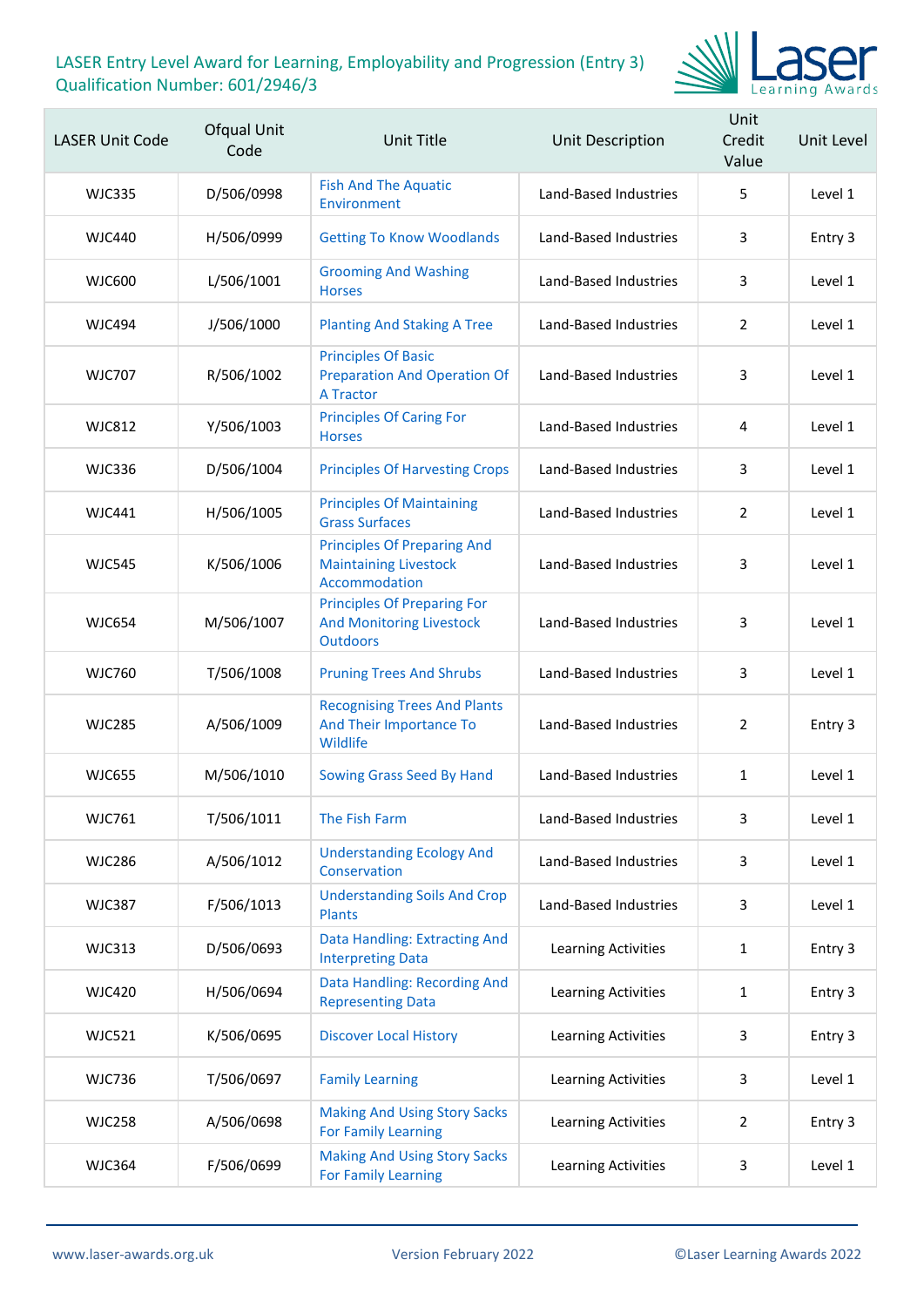

| <b>LASER Unit Code</b> | Ofqual Unit<br>Code | <b>Unit Title</b>                                                         | Unit Description           | Unit<br>Credit<br>Value | Unit Level |
|------------------------|---------------------|---------------------------------------------------------------------------|----------------------------|-------------------------|------------|
| <b>WJC522</b>          | K/506/0700          | <b>Oral Presentation Skills</b>                                           | Learning Activities        | 3                       | Level 1    |
| WJC631                 | M/506/0701          | <b>Research Project</b>                                                   | <b>Learning Activities</b> | 3                       | Level 1    |
| <b>WJC259</b>          | A/506/0703          | <b>Taking Part In An Activity</b>                                         | <b>Learning Activities</b> | $\mathbf{1}$            | Entry 3    |
| <b>WJC365</b>          | F/506/0704          | <b>Taking Part In An Activity</b>                                         | Learning Activities        | $\mathbf{1}$            | Level 1    |
| <b>WJC468</b>          | J/506/0705          | <b>Taking Part In An Activity</b>                                         | Learning Activities        | 1                       | Level 2    |
| <b>WJC574</b>          | L/506/0706          | <b>Understanding Further</b><br><b>Education</b>                          | <b>Learning Activities</b> | 2                       | Level 1    |
| <b>WJC680</b>          | R/506/0707          | <b>Understanding Higher</b><br><b>Education</b>                           | Learning Activities        | $\overline{2}$          | Level 1    |
| <b>WJC788</b>          | Y/506/0708          | Work, Review And Plan                                                     | Learning Activities        | 3                       | Level 1    |
| <b>WJC534</b>          | K/506/0888          | <b>Contribute To The Creation Of</b><br><b>A Group Drama Presentation</b> | Literacy                   | 5                       | Entry 3    |
| <b>WJC644</b>          | M/506/0889          | <b>Developing Creative Writing</b><br><b>Skills</b>                       | Literacy                   | 3                       | Level 1    |
| <b>WJC432</b>          | H/506/0890          | <b>Developing Reading Skills</b>                                          | Literacy                   | $\overline{2}$          | Entry 3    |
| <b>WJG561</b>          | A/617/3819          | <b>Exploring Poetry</b>                                                   | Literacy                   | $\overline{2}$          | Entry 3    |
| <b>WJC645</b>          | M/506/0892          | <b>Grammar And Punctuation</b><br><b>For Reading</b>                      | Literacy                   | $\mathbf{1}$            | Entry 3    |
| <b>WJC752</b>          | T/506/0893          | <b>Grammar And Punctuation In</b><br><b>Practical Use</b>                 | Literacy                   | 1                       | Entry 3    |
| <b>WJC276</b>          | A/506/0894          | <b>Grammar Skills</b>                                                     | Literacy                   | $\mathbf{1}$            | Entry 3    |
| <b>WJC379</b>          | F/506/0895          | <b>Improving Own Spelling</b>                                             | Literacy                   | $\mathbf{1}$            | Entry 3    |
| <b>WJC484</b>          | J/506/0896          | <b>Punctuation And Grammar</b><br><b>Skills</b>                           | Literacy                   | $\overline{2}$          | Level 1    |
| <b>WJC590</b>          | L/506/0897          | <b>Reading Comprehension</b>                                              | Literacy                   | $\mathbf{1}$            | Entry 3    |
| <b>WJC696</b>          | R/506/0898          | <b>Reading Fiction Texts</b>                                              | Literacy                   | $\mathbf{1}$            | Level 1    |
| <b>WJC802</b>          | Y/506/0899          | <b>Reading For Meaning</b>                                                | Literacy                   | 3                       | Level 1    |
| <b>WJC380</b>          | F/506/0900          | <b>Reading Grammar And</b><br>Punctuation                                 | Literacy                   | $\mathbf{1}$            | Entry 3    |
| <b>WJC485</b>          | J/506/0901          | <b>Reading Key Personal Words</b>                                         | Literacy                   | $\mathbf{1}$            | Entry 3    |
| <b>WJC591</b>          | L/506/0902          | <b>Reading Non-Fiction Texts</b>                                          | Literacy                   | $\overline{2}$          | Level 1    |
| <b>WJC697</b>          | R/506/0903          | <b>Spelling And Handwriting</b><br><b>Skills</b>                          | Literacy                   | 1                       | Entry 3    |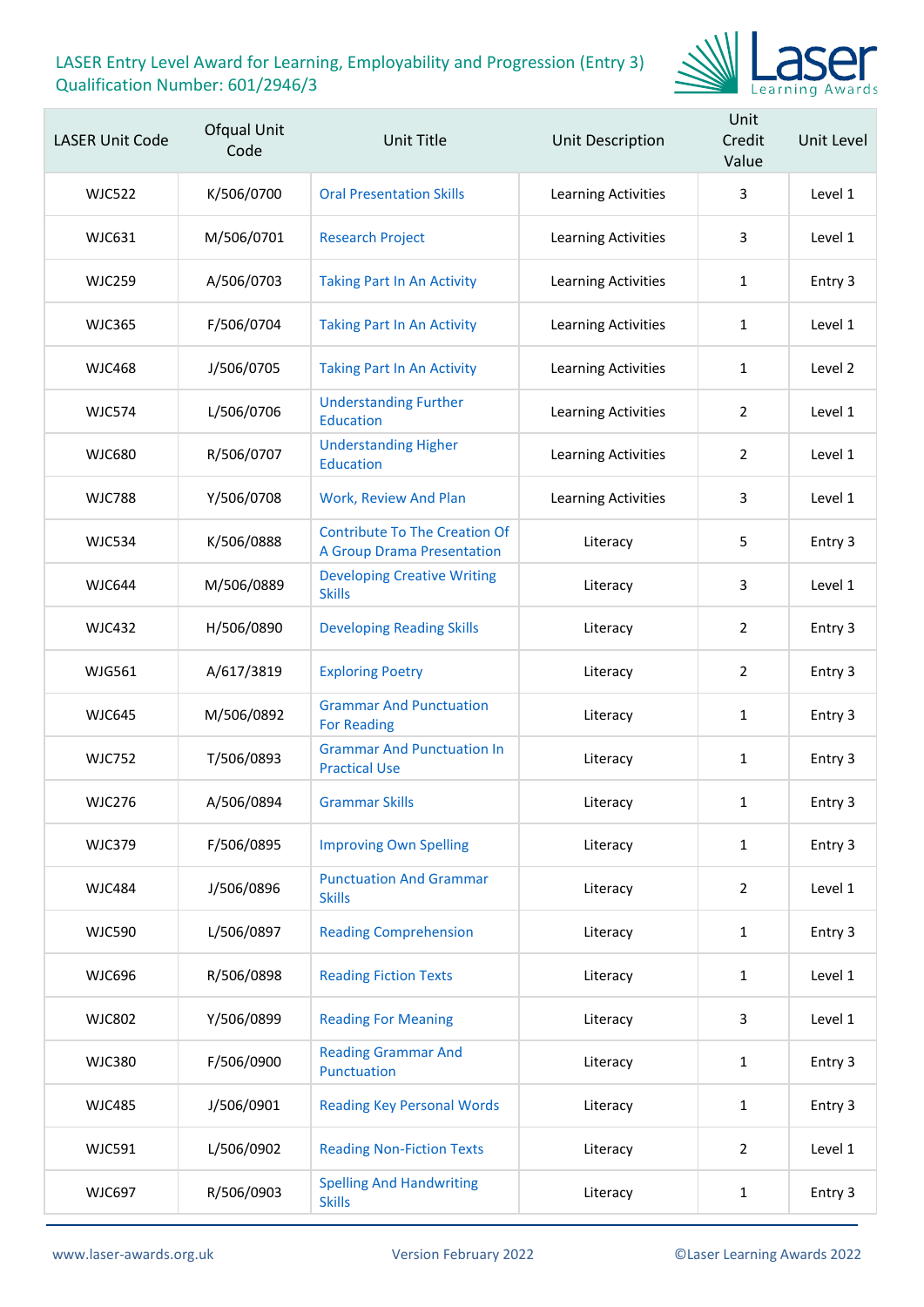

| <b>LASER Unit Code</b> | Ofqual Unit<br>Code | Unit Title                                                          | Unit Description                                | Unit<br>Credit<br>Value | Unit Level |
|------------------------|---------------------|---------------------------------------------------------------------|-------------------------------------------------|-------------------------|------------|
| <b>WJC803</b>          | Y/506/0904          | <b>Spelling In Practice</b>                                         | Literacy                                        | 1                       | Entry 3    |
| <b>WJC328</b>          | D/506/0905          | <b>Spelling Rules And Strategies</b><br><b>In Practical Use</b>     | Literacy                                        | 3                       | Level 1    |
| <b>WJC433</b>          | H/506/0906          | <b>Spelling Skills</b>                                              | Literacy                                        | 3                       | Level 1    |
| <b>WJC536</b>          | K/506/0907          | <b>Using Grammar, Punctuation</b><br><b>And Spelling In Writing</b> | Literacy                                        | $\overline{2}$          | Entry 3    |
| <b>WJC646</b>          | M/506/0908          | <b>Using Grammar, Punctuation</b><br><b>And Spelling In Writing</b> | Literacy                                        | $\overline{2}$          | Level 1    |
| <b>WJC753</b>          | T/506/0909          | <b>Using Punctuation</b>                                            | Literacy                                        | 1                       | Entry 3    |
| <b>WJC537</b>          | K/506/0910          | <b>Writing Composition Skills</b>                                   | Literacy                                        | 1                       | Entry 3    |
| <b>WJC647</b>          | M/506/0911          | <b>Writing For Meaning Skills</b>                                   | Literacy                                        | 3                       | Level 1    |
| <b>WJC754</b>          | T/506/0912          | <b>Writing To Communicate</b>                                       | Literacy                                        | $\overline{2}$          | Entry 3    |
| <b>WJC816</b>          | Y/506/1048          | <b>Critical Thinking</b>                                            | Making Progress in<br>Learning                  | 3                       | Level 1    |
| <b>WJC340</b>          | D/506/1049          | <b>Engaging In Discussion</b>                                       | Making Progress in<br>Learning                  | $\mathbf{1}$            | Entry 3    |
| <b>WJC711</b>          | R/506/1050          | <b>Handling Data</b>                                                | Making Progress in<br>Learning                  | $\overline{2}$          | Level 1    |
| <b>WJC817</b>          | Y/506/1051          | <b>Improving Own Learning And</b><br>Performance                    | Making Progress in<br>Learning                  | 3                       | Level 1    |
| <b>WJC341</b>          | D/506/1052          | <b>Improving Own Learning And</b><br>Performance                    | Making Progress in<br>Learning                  | 3                       | Level 2    |
| <b>WJC445</b>          | H/506/1053          | <b>Managing Study</b>                                               | Making Progress in<br>Learning                  | 3                       | Entry 3    |
| <b>WJC549</b>          | K/506/1054          | <b>Managing Your Own Learning</b>                                   | Making Progress in<br>Learning                  | 3                       | Level 1    |
| <b>WJC659</b>          | M/506/1055          | <b>Planning And Carrying Out</b><br>Research                        | Making Progress in<br>Learning                  | $\overline{2}$          | Level 1    |
| <b>WJC765</b>          | T/506/1056          | <b>Planning For Progress In</b><br><b>English Skills</b>            | Making Progress in<br>Learning                  | 1                       | Entry 3    |
| <b>WJC289</b>          | A/506/1057          | <b>Presentation Skills</b>                                          | Making Progress in<br>Learning                  | 3                       | Entry 3    |
| <b>WJC391</b>          | F/506/1058          | <b>Problem-Solving Skills</b>                                       | Making Progress in<br>Learning                  | 1                       | Level 1    |
| <b>WJC499</b>          | J/506/1059          | <b>Reflectiveness In Learning</b>                                   | Making Progress in<br>Learning                  | 6                       | Level 1    |
| <b>WJC290</b>          | A/506/1060          | <b>Study Skills</b>                                                 | Making Progress in<br>Learning                  | 3                       | Entry 3    |
| <b>WJC392</b>          | F/506/1061          | <b>Study Skills</b>                                                 | Making Progress in<br>Learning                  | 3                       | Level 1    |
| <b>WJC318</b>          | D/506/0774          | <b>Banking And Other Financial</b><br>Organisations                 | Managing Money and<br><b>Managing Mealtimes</b> | 1                       | Level 1    |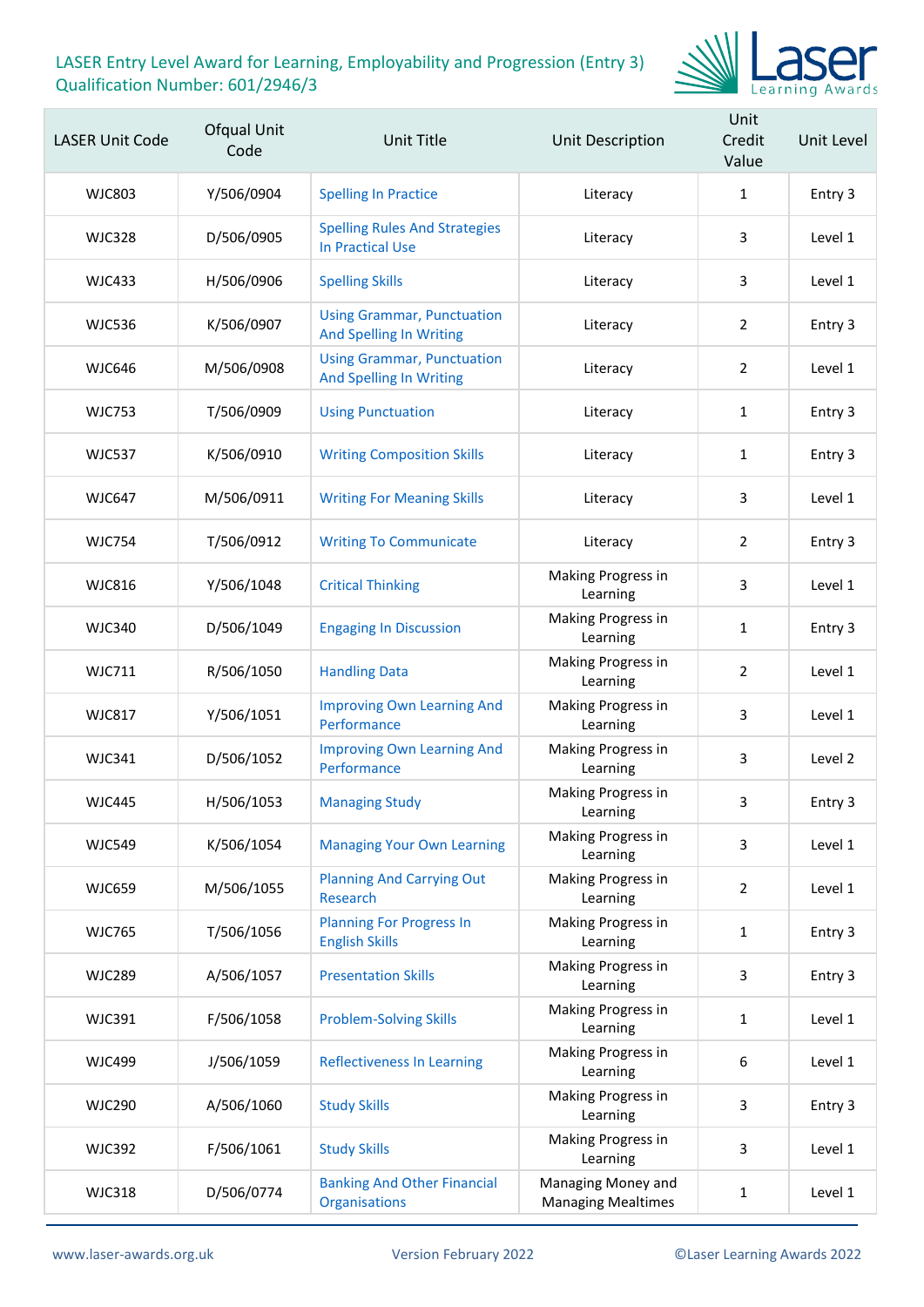

| <b>LASER Unit Code</b> | Ofqual Unit<br>Code | <b>Unit Title</b>                                                                              | Unit Description                                | Unit<br>Credit<br>Value | Unit Level |
|------------------------|---------------------|------------------------------------------------------------------------------------------------|-------------------------------------------------|-------------------------|------------|
| <b>WJC425</b>          | H/506/0775          | <b>Budgeting</b>                                                                               | Managing Money and<br><b>Managing Mealtimes</b> | $\mathbf{1}$            | Entry 3    |
| <b>WJC636</b>          | M/506/0777          | <b>Dealing With Debt</b>                                                                       | Managing Money and<br><b>Managing Mealtimes</b> | 3                       | Entry 3    |
| <b>WJC742</b>          | T/506/0778          | <b>Dealing With Debt</b>                                                                       | Managing Money and<br><b>Managing Mealtimes</b> | 3                       | Level 1    |
| <b>WJC266</b>          | A/506/0779          | <b>Developing Skills For Table</b><br><b>Setting In Your Home</b>                              | Managing Money and<br><b>Managing Mealtimes</b> | $\mathbf{1}$            | Entry 3    |
| <b>WJC637</b>          | M/506/0780          | <b>Financial Literacy: Saving And</b><br><b>Borrowing</b>                                      | Managing Money and<br><b>Managing Mealtimes</b> | 1                       | Level 1    |
| <b>WJC743</b>          | T/506/0781          | <b>Food, Drink And Cooking</b>                                                                 | Managing Money and<br><b>Managing Mealtimes</b> | 3                       | Entry 3    |
| <b>WJC267</b>          | A/506/0782          | <b>Getting The Best From Banks</b><br><b>And Credit Cards</b>                                  | Managing Money and<br><b>Managing Mealtimes</b> | $\overline{2}$          | Entry 3    |
| <b>WJC473</b>          | J/506/0784          | <b>Managing Personal Finances</b>                                                              | Managing Money and<br><b>Managing Mealtimes</b> | 3                       | Level 1    |
| <b>WJC581</b>          | L/506/0785          | <b>Managing Your Money</b>                                                                     | Managing Money and<br><b>Managing Mealtimes</b> | 3                       | Entry 3    |
| <b>WJC688</b>          | R/506/0786          | <b>Personal Budgeting And</b><br><b>Managing Money</b>                                         | Managing Money and<br><b>Managing Mealtimes</b> | 3                       | Entry 3    |
| <b>WJC794</b>          | Y/506/0787          | <b>Personal Budgeting And</b><br><b>Managing Money</b>                                         | Managing Money and<br><b>Managing Mealtimes</b> | 3                       | Level 1    |
| <b>WJC319</b>          | D/506/0788          | <b>Skills For Shopping</b>                                                                     | Managing Money and<br><b>Managing Mealtimes</b> | 3                       | Entry 3    |
| <b>WJC795</b>          | Y/506/0790          | <b>Using Cooking Skills In The</b><br><b>Domestic Kitchen</b>                                  | Managing Money and<br><b>Managing Mealtimes</b> | 3                       | Level 1    |
| <b>WJC492</b>          | J/506/0980          | <b>Developing Skills In</b><br><b>Assembling Mechanical</b><br>Components                      | Motor Vehicles and<br>Engineering               | 3                       | Level 1    |
| <b>WJC598</b>          | L/506/0981          | <b>Developing Skills In Electronic</b><br>Assembly                                             | Motor Vehicles and<br>Engineering               | 3                       | Level 1    |
| <b>WJC705</b>          | R/506/0982          | Developing Skills In Joining<br><b>Materials Using Welding</b>                                 | Motor Vehicles and<br>Engineering               | 3                       | Level 1    |
| <b>WJC810</b>          | Y/506/0983          | <b>Developing Skills In Making</b><br><b>Engineering Components</b><br><b>Using Hand Tools</b> | Motor Vehicles and<br>Engineering               | 4                       | Level 1    |
| <b>WJC334</b>          | D/506/0984          | <b>Developing Skills In Planning</b><br><b>And Making A Machined</b><br>Product                | Motor Vehicles and<br>Engineering               | 6                       | Level 1    |
| <b>WJC439</b>          | H/506/0985          | Developing Skills In Using A<br><b>Bench/Pedestal Drilling</b><br><b>Machine</b>               | Motor Vehicles and<br>Engineering               | 4                       | Level 1    |
| <b>WJC544</b>          | K/506/0986          | <b>Developing Skills In Wiring</b><br><b>Electrical Circuits And</b><br>Components             | Motor Vehicles and<br>Engineering               | 3                       | Level 1    |
| <b>WJC652</b>          | M/506/0987          | <b>Identification Of Basic</b><br><b>External And Internal Car</b><br>Parts                    | Motor Vehicles and<br>Engineering               | $\mathbf{1}$            | Entry 3    |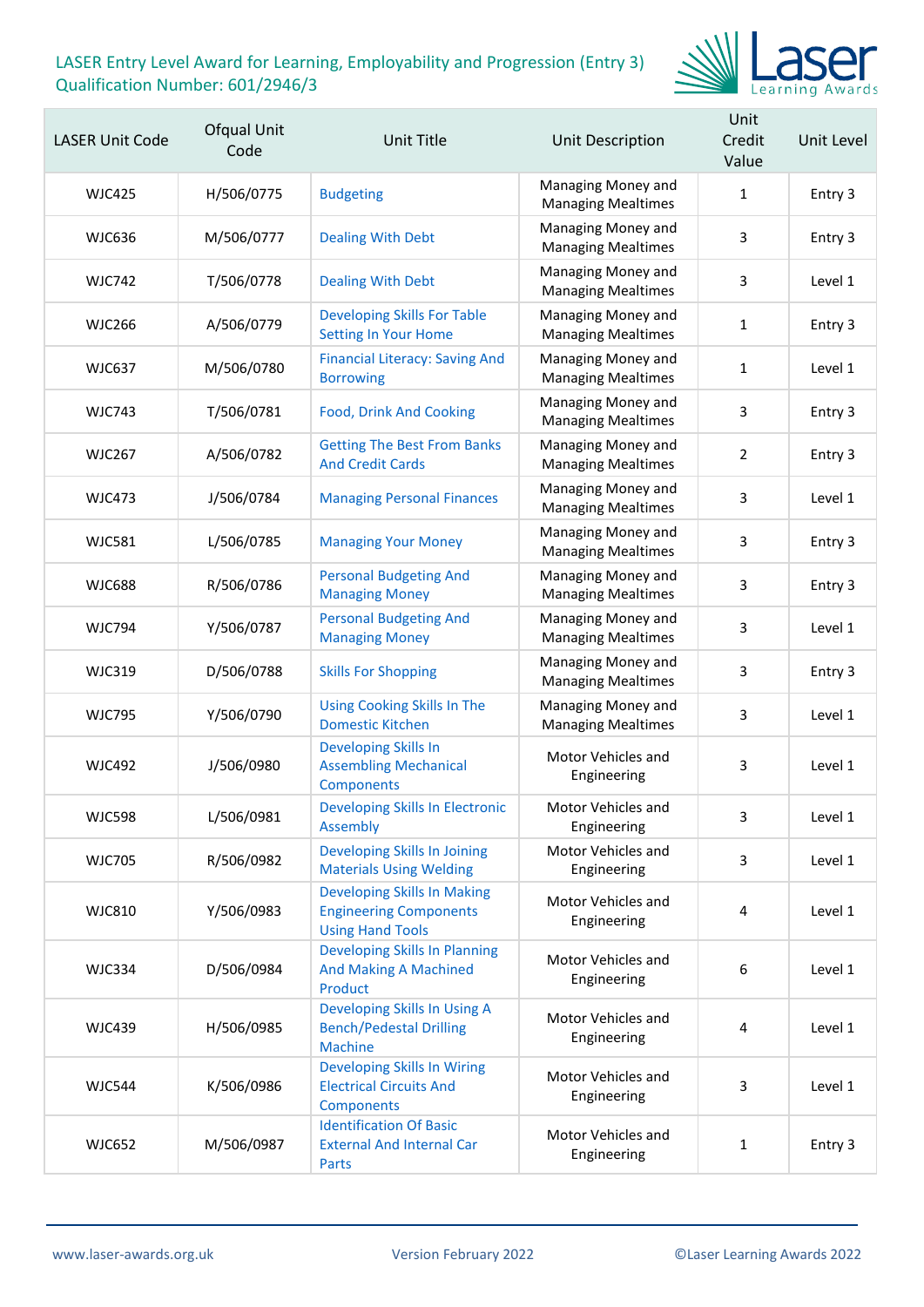

| <b>LASER Unit Code</b> | Ofqual Unit<br>Code | Unit Title                                                                         | <b>Unit Description</b>           | Unit<br>Credit<br>Value | Unit Level |
|------------------------|---------------------|------------------------------------------------------------------------------------|-----------------------------------|-------------------------|------------|
| <b>WJC758</b>          | T/506/0988          | <b>Identification Of Basic</b><br><b>External And Internal Car</b><br><b>Parts</b> | Motor Vehicles and<br>Engineering | 3                       | Level 1    |
| <b>WJC283</b>          | A/506/0989          | <b>Motor Vehicle Workshop</b><br><b>Tools And Equipment</b>                        | Motor Vehicles and<br>Engineering | $\overline{2}$          | Entry 3    |
| <b>WJC653</b>          | M/506/0990          | <b>Tools, Equipment And</b><br><b>Materials For Vehicle</b><br>Maintenance         | Motor Vehicles and<br>Engineering | 4                       | Level 1    |
| <b>WJC759</b>          | T/506/0991          | <b>Vehicle Braking Systems</b>                                                     | Motor Vehicles and<br>Engineering | $\boldsymbol{6}$        | Level 1    |
| <b>WJC284</b>          | A/506/0992          | <b>Vehicle Engine Operating</b><br><b>Principles</b>                               | Motor Vehicles and<br>Engineering | 4                       | Entry 3    |
| <b>WJC386</b>          | F/506/0993          | <b>Vehicle Fuel And Exhaust</b><br><b>Systems</b>                                  | Motor Vehicles and<br>Engineering | 5                       | Entry 3    |
| <b>WJC493</b>          | J/506/0994          | <b>Vehicle Panel Preparation</b><br><b>Techniques</b>                              | Motor Vehicles and<br>Engineering | 3                       | Entry 3    |
| <b>WJC599</b>          | L/506/0995          | <b>Vehicle Steering And</b><br><b>Suspension Systems</b>                           | Motor Vehicles and<br>Engineering | 5                       | Entry 3    |
| <b>WJC706</b>          | R/506/0996          | <b>Vehicle Wheels And Tyre</b><br><b>Systems</b>                                   | Motor Vehicles and<br>Engineering | 4                       | Entry 3    |
| <b>WJC277</b>          | A/506/0913          | <b>Average And Range</b>                                                           | Numeracy                          | 1                       | Level 1    |
| <b>WJC381</b>          | F/506/0914          | <b>Developing And Applying</b><br><b>Addition And Subtraction</b><br><b>Skills</b> | Numeracy                          | 1                       | Entry 3    |
| <b>WJC486</b>          | J/506/0915          | <b>Developing And Applying</b><br><b>Fraction Skills</b>                           | Numeracy                          | 1                       | Entry 3    |
| <b>WJC592</b>          | L/506/0916          | <b>Developing And Applying</b><br><b>Shape And Space Skills</b>                    | Numeracy                          | $\mathbf{1}$            | Entry 3    |
| <b>WJC698</b>          | R/506/0917          | <b>Dividing Whole Numbers</b>                                                      | Numeracy                          | 1                       | Entry 3    |
| <b>WJC804</b>          | Y/506/0918          | <b>Measure: Capacity And</b><br>Temperature                                        | Numeracy                          | $\mathbf{1}$            | Entry 3    |
| <b>WJC329</b>          | D/506/0919          | <b>Measure: Distance And</b><br>Length                                             | Numeracy                          | $\mathbf{1}$            | Entry 3    |
| WJC699                 | R/506/0920          | <b>Measure: Time And</b><br>Temperature                                            | Numeracy                          | $\overline{2}$          | Level 1    |
| <b>WJC805</b>          | Y/506/0921          | <b>Measure: Weight</b>                                                             | Numeracy                          | $\mathbf{1}$            | Entry 3    |
| <b>WJC330</b>          | D/506/0922          | Money: Adding And<br>Subtracting                                                   | Numeracy                          | $\mathbf{1}$            | Entry 3    |
| <b>WJC434</b>          | H/506/0923          | <b>Multiplying Whole Numbers</b>                                                   | Numeracy                          | $\mathbf{1}$            | Entry 3    |
| <b>WJC538</b>          | K/506/0924          | Probability                                                                        | Numeracy                          | $\mathbf{1}$            | Level 1    |
| <b>WJC648</b>          | M/506/0925          | <b>Tackling Number Problems</b>                                                    | Numeracy                          | $\mathbf{1}$            | Level 1    |
| <b>WJC755</b>          | T/506/0926          | <b>Time</b>                                                                        | Numeracy                          | $\mathbf{1}$            | Entry 3    |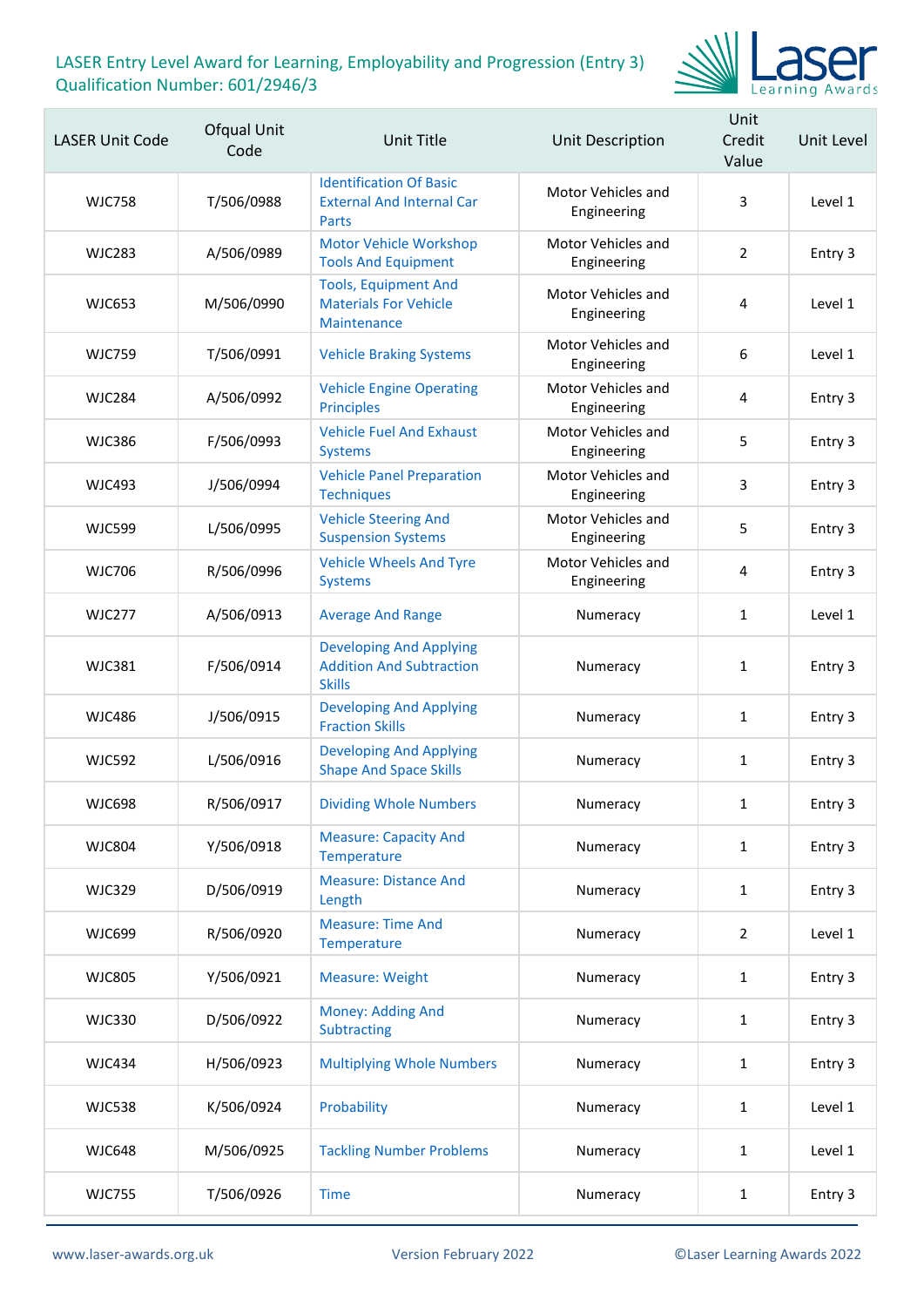

| <b>LASER Unit Code</b> | Ofqual Unit<br>Code | <b>Unit Title</b>                                                                           | Unit Description | Unit<br>Credit<br>Value | Unit Level |
|------------------------|---------------------|---------------------------------------------------------------------------------------------|------------------|-------------------------|------------|
| <b>WJC278</b>          | A/506/0927          | <b>Understanding And Using 2D</b><br><b>Shapes</b>                                          | Numeracy         | $\mathbf{1}$            | Level 1    |
| <b>WJC382</b>          | F/506/0928          | <b>Understanding And Using</b><br><b>Decimals</b>                                           | Numeracy         | $\overline{2}$          | Level 1    |
| <b>WJC487</b>          | J/506/0929          | <b>Understanding And Using</b><br><b>Fractions</b>                                          | Numeracy         | 2                       | Level 1    |
| <b>WJC279</b>          | A/506/0930          | <b>Understanding And Using</b><br>Percentages                                               | Numeracy         | $\overline{2}$          | Level 1    |
| <b>WJC383</b>          | F/506/0931          | Understanding Length,<br><b>Weight And Capacity</b>                                         | Numeracy         | $\mathbf{1}$            | Level 1    |
| <b>WJC488</b>          | J/506/0932          | <b>Understanding Numbers</b>                                                                | Numeracy         | 2                       | Level 1    |
| <b>WJC593</b>          | L/506/0933          | <b>Understanding Perimeter And</b><br>Area                                                  | Numeracy         | $\mathbf{1}$            | Level 1    |
| <b>WJC700</b>          | R/506/0934          | <b>Understanding Volume</b>                                                                 | Numeracy         | $\mathbf{1}$            | Level 1    |
| <b>WJC806</b>          | Y/506/0935          | <b>Using Addition And</b><br>Subtraction                                                    | Numeracy         | $\mathbf{1}$            | Entry 3    |
| <b>WJC331</b>          | D/506/0936          | <b>Using Calculations: Addition</b><br><b>And Subtraction Of Whole</b><br><b>Numbers</b>    | Numeracy         | $\mathbf{1}$            | Level 1    |
| <b>WJC435</b>          | H/506/0937          | <b>Using Calculations:</b><br><b>Multiplication And Division Of</b><br><b>Whole Numbers</b> | Numeracy         | $\overline{2}$          | Level 1    |
| <b>WJC500</b>          | J/506/1062          | <b>Accounting In A Professional</b><br>Environment                                          | Other            | 3                       | Level 1    |
| <b>WJC605</b>          | L/506/1063          | <b>Book-Keeping</b>                                                                         | Other            | 3                       | Level 1    |
| <b>WJC712</b>          | R/506/1064          | <b>Creative Media Production</b><br><b>Skills</b>                                           | Other            | 4                       | Level 1    |
| <b>WJC818</b>          | Y/506/1065          | <b>Fundraising</b>                                                                          | Other            | 3                       | Level 1    |
| <b>WJC342</b>          | D/506/1066          | <b>ICT System Operation</b>                                                                 | Other            | 6                       | Level 1    |
| <b>WJC446</b>          | H/506/1067          | <b>Investigating Employment</b><br><b>Opportunities In The</b><br><b>Uniformed Services</b> | Other            | 3                       | Level 1    |
| <b>WJC550</b>          | K/506/1071          | <b>Job Opportunities In Creative</b><br><b>Media</b>                                        | Other            | 3                       | Level 1    |
| <b>WJC660</b>          | M/506/1072          | <b>Marketing</b>                                                                            | Other            | 3                       | Level 1    |
| <b>WJC766</b>          | T/506/1073          | <b>Principles Of Cleaning Work</b>                                                          | Other            | 3                       | Level 1    |
| <b>WJC291</b>          | A/506/1074          | <b>Public Service Careers</b>                                                               | Other            | 3                       | Level 1    |
| <b>WJC393</b>          | F/506/1075          | <b>Social Media</b>                                                                         | Other            | 3                       | Level 1    |
| <b>WJC714</b>          | R/506/1081          | <b>Supported Employment</b>                                                                 | Other            | 6                       | Entry 2    |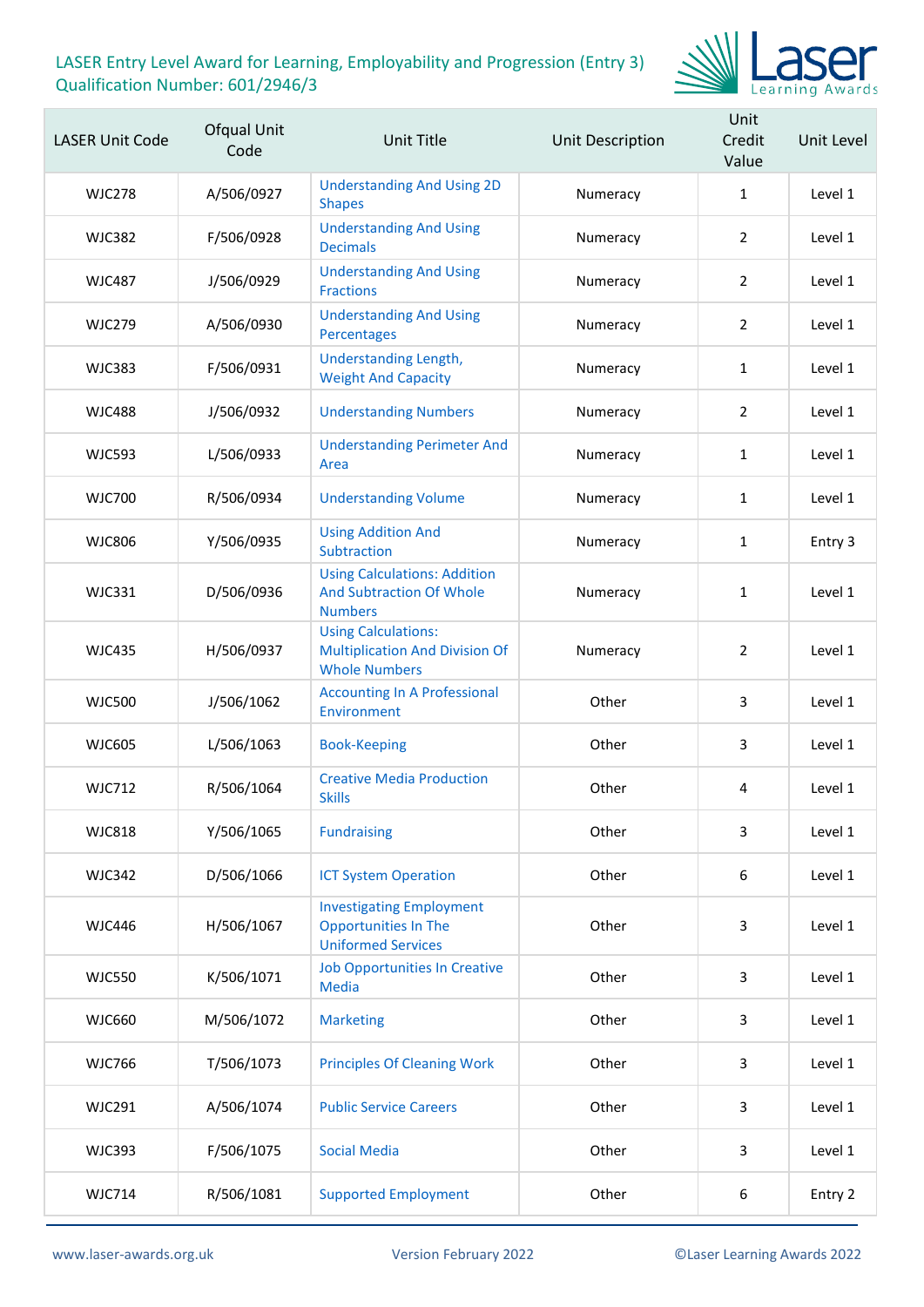

| <b>LASER Unit Code</b> | Ofqual Unit<br>Code | Unit Title                                                                                                                  | Unit Description               | Unit<br>Credit<br>Value | Unit Level |
|------------------------|---------------------|-----------------------------------------------------------------------------------------------------------------------------|--------------------------------|-------------------------|------------|
| WJC819                 | Y/506/1082          | <b>Supported Employment</b>                                                                                                 | Other                          | 6                       | Entry 3    |
| <b>WJC501</b>          | J/506/1076          | The UK Tourism Industry                                                                                                     | Other                          | $\overline{2}$          | Level 1    |
| <b>WJC606</b>          | L/506/1077          | <b>Working In The Cleaning</b><br>Industry                                                                                  | Other                          | $\mathbf{1}$            | Level 1    |
| <b>WJC713</b>          | R/506/1078          | <b>Working In Travel And</b><br><b>Tourism</b>                                                                              | Other                          | 3                       | Level 1    |
| <b>WJC607</b>          | L/506/1080          | <b>Working With ICT Hardware</b><br><b>And Equipment</b>                                                                    | Other                          | 6                       | Level 1    |
| WJC691                 | R/506/0822          | <b>Acoustic Recording</b><br><b>Techniques</b>                                                                              | Performing Arts                | 6                       | Level 1    |
| <b>WJG554</b>          | T/617/3897          | <b>Composing Music</b>                                                                                                      | Performing Arts                | 6                       | Level 1    |
| <b>WJC428</b>          | H/506/0825          | <b>Developing DJing Skills</b>                                                                                              | Performing Arts                | 3                       | Level 1    |
| <b>WJG557</b>          | T/617/3902          | <b>Developing Music Skills For</b><br>Solo Performance                                                                      | Performing Arts                | 6                       | Level 1    |
| <b>WJC640</b>          | M/506/0827          | <b>Developing Musical Ensemble</b><br><b>Skills</b>                                                                         | Performing Arts                | 6                       | Level 1    |
| <b>WJC747</b>          | T/506/0828          | <b>Developing Oral Storytelling</b><br><b>Skills For Performance</b>                                                        | Performing Arts                | 3                       | Level 1    |
| <b>WJC641</b>          | M/506/0830          | <b>Developing Performance</b><br><b>Improvisation Techniques</b>                                                            | Performing Arts                | 3                       | Level 1    |
| <b>WJC692</b>          | R/506/0836          | <b>Developing Technical Skills</b><br>For Performance In The Arts                                                           | Performing Arts                | 3                       | Level 1    |
| <b>WJC323</b>          | D/506/0838          | <b>Musical Theatre</b>                                                                                                      | Performing Arts                | 3                       | Level 1    |
| <b>WJC429</b>          | H/506/0839          | <b>Performance Skills</b>                                                                                                   | Performing Arts                | 3.                      | Entry 3    |
| <b>WJC324</b>          | D/506/0841          | <b>Performing Physical Theatre</b>                                                                                          | Performing Arts                | 3                       | Level 1    |
| <b>WJC642</b>          | M/506/0844          | <b>Physical Performance Skills</b>                                                                                          | Performing Arts                | 3                       | Entry 3    |
| <b>WJC749</b>          | T/506/0845          | <b>Rehearsing For A Production</b>                                                                                          | Performing Arts                | 3                       | Level 1    |
| <b>WJC375</b>          | F/506/0847          | Song Writing Skills In Popular<br><b>Music</b>                                                                              | Performing Arts                | 6                       | Level 1    |
| <b>WJG573</b>          | M/617/3901          | <b>Sound And Audio Production</b><br><b>Skills</b>                                                                          | Performing Arts                | 3                       | Level 1    |
| <b>WJC588</b>          | L/506/0852          | <b>Understanding The Use Of</b><br><b>Digital Sampling Techniques</b><br><b>For Composing And Producing</b><br><b>Music</b> | Performing Arts                | 3                       | Level 1    |
| <b>WJC693</b>          | R/506/0853          | Using The Internet As A<br><b>Medium For Music</b>                                                                          | Performing Arts                | 3                       | Level 1    |
| <b>WJC625</b>          | M/506/0617          | <b>Accessing Public Transport</b>                                                                                           | Personal Safety and<br>Hygiene | 3                       | Entry 3    |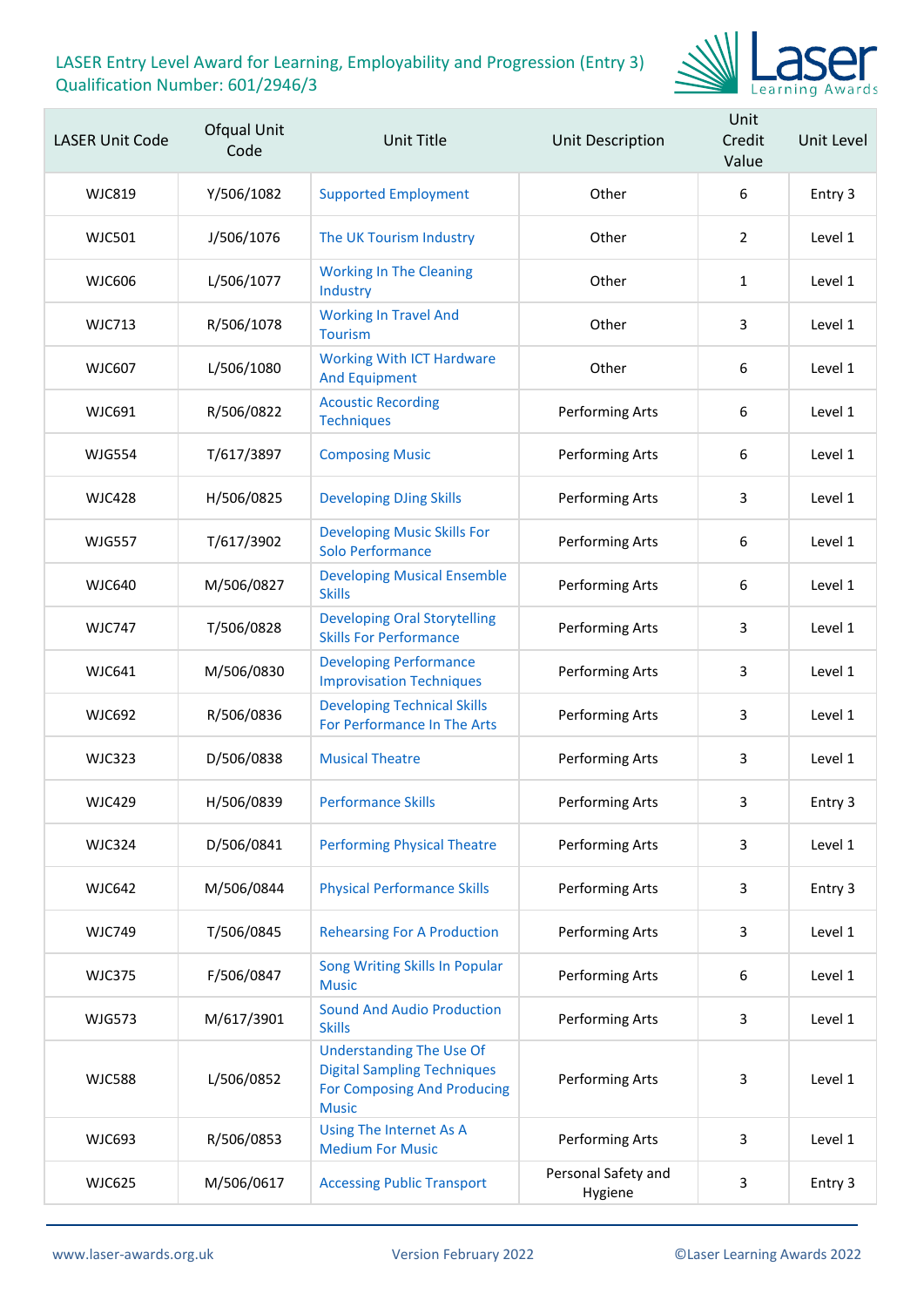

| <b>LASER Unit Code</b> | Ofqual Unit<br>Code | Unit Title                                                                             | Unit Description               | Unit<br>Credit<br>Value | Unit Level |
|------------------------|---------------------|----------------------------------------------------------------------------------------|--------------------------------|-------------------------|------------|
| WJC731                 | T/506/0618          | Care Of A Wheeled Vehicle<br>For The Purposes Of Safety                                | Personal Safety and<br>Hygiene | $\overline{2}$          | Level 1    |
| <b>WJC626</b>          | M/506/0620          | <b>Developing Personal Hygiene</b><br><b>Skills For Hands And Feet</b>                 | Personal Safety and<br>Hygiene | $\mathbf{1}$            | Entry 3    |
| <b>WJC732</b>          | T/506/0621          | <b>Developing Personal Hygiene</b><br><b>Skills For Oral Health</b>                    | Personal Safety and<br>Hygiene | 1                       | Entry 3    |
| WJC462                 | J/506/0624          | Developing Skills For Hygiene<br><b>And Health</b>                                     | Personal Safety and<br>Hygiene | 3                       | Entry 3    |
| WJC415                 | H/506/0629          | <b>Emergency And Basic Fire</b><br><b>Awareness</b>                                    | Personal Safety and<br>Hygiene | 2                       | Level 1    |
| <b>WJC254</b>          | A/506/0636          | <b>Food Hygiene</b>                                                                    | Personal Safety and<br>Hygiene | $\overline{2}$          | Level 1    |
| <b>WJC570</b>          | L/506/0639          | Food Hygiene, Safety And<br><b>Storage</b>                                             | Personal Safety and<br>Hygiene | 3                       | Entry 3    |
| <b>WJC464</b>          | J/506/0641          | <b>Health And Safety Awareness</b>                                                     | Personal Safety and<br>Hygiene | $\mathbf{1}$            | Entry 3    |
| WJC608                 | M/506/0083          | <b>Health And Safety In A</b><br><b>Practical Environment</b>                          | Personal Safety and<br>Hygiene | $\mathbf{1}$            | Level 1    |
| <b>WJC571</b>          | L/506/0642          | <b>Mobility And Orientation For</b><br><b>Learners With Additional</b><br><b>Needs</b> | Personal Safety and<br>Hygiene | 3                       | Level 1    |
| <b>WJC784</b>          | Y/506/0644          | <b>Personal Body Hygiene</b><br><b>Awareness</b>                                       | Personal Safety and<br>Hygiene | $\mathbf{1}$            | Entry 3    |
| <b>WJC417</b>          | H/506/0646          | <b>Road Safety For Pedestrians</b>                                                     | Personal Safety and<br>Hygiene | 3                       | Entry 3    |
| <b>WJC628</b>          | M/506/0648          | <b>Using An Ordnance Survey</b><br>Map                                                 | Personal Safety and<br>Hygiene | 2                       | Level 1    |
| <b>WJC368</b>          | F/506/0749          | <b>College Induction</b>                                                               | Preparing to Learn             | 3                       | Entry 2    |
| <b>WJC740</b>          | T/506/0750          | <b>College Induction</b>                                                               | Preparing to Learn             | 3                       | Entry 3    |
| <b>WJC264</b>          | A/506/0751          | <b>College Induction</b>                                                               | Preparing to Learn             | 3                       | Level 1    |
| <b>WJC578</b>          | L/506/0754          | <b>Developing A Personal</b><br><b>Learning Programme</b>                              | Preparing to Learn             | 3                       | Entry 3    |
| <b>WJC792</b>          | Y/506/0756          | <b>Developing A Personal</b><br><b>Learning Programme</b>                              | Preparing to Learn             | 3                       | Level 1    |
| <b>WJC527</b>          | K/506/0759          | <b>Developing Personal Learning</b><br><b>Skills</b>                                   | Preparing to Learn             | $\boldsymbol{6}$        | Level 1    |
| <b>WJC635</b>          | M/506/0763          | <b>Developing Personal Study</b><br><b>Skills</b>                                      | Preparing to Learn             | 3                       | Entry 3    |
| <b>WJC370</b>          | F/506/0766          | <b>Induction To Study</b>                                                              | Preparing to Learn             | 3                       | Level 1    |
| <b>WJC472</b>          | J/506/0767          | <b>Introduction To A Training</b><br>Course                                            | Preparing to Learn             | 3                       | Entry 3    |
| <b>WJC579</b>          | L/506/0768          | <b>Introduction To A Training</b><br>Course                                            | Preparing to Learn             | 3                       | Level 1    |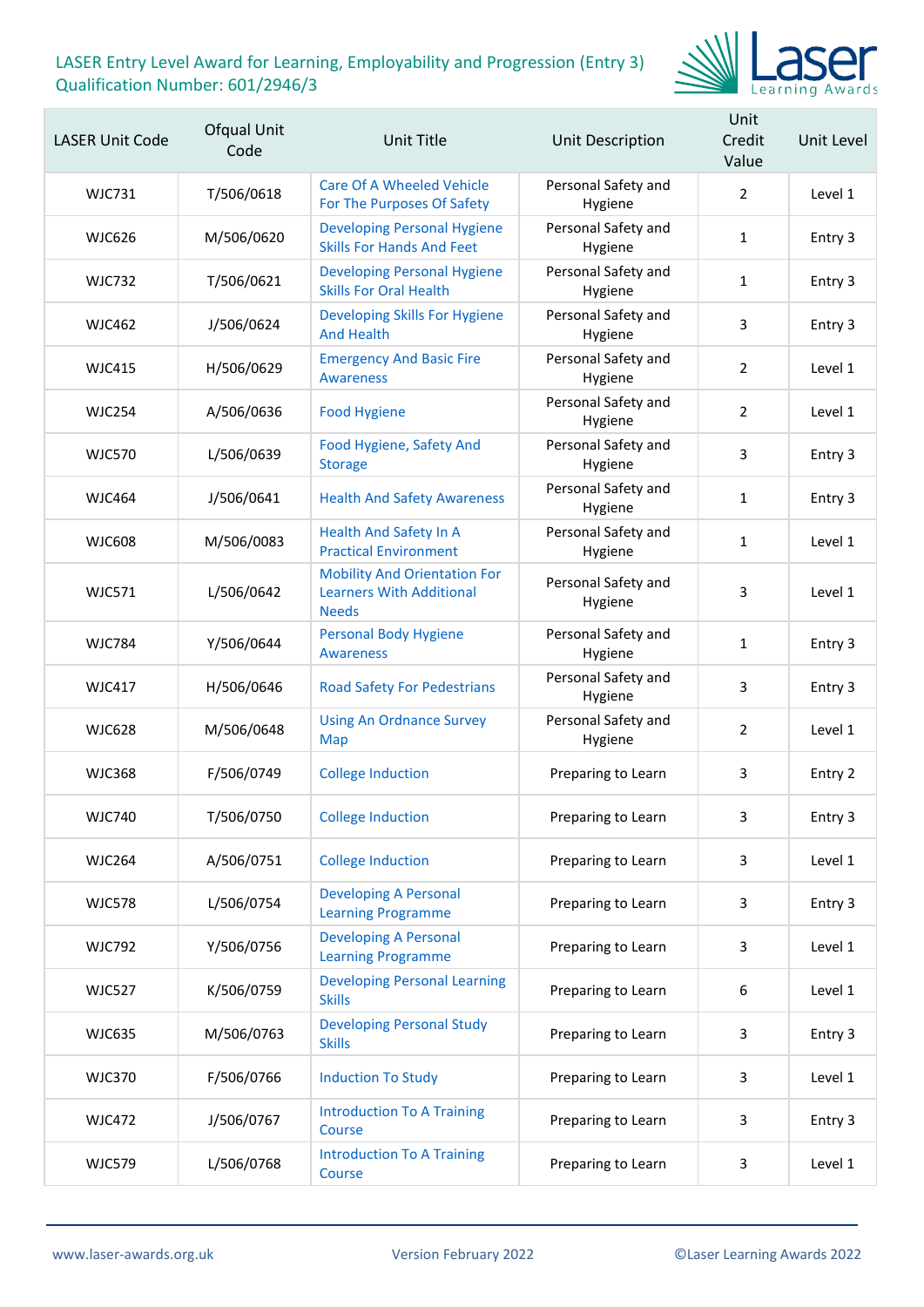

| <b>LASER Unit Code</b> | Ofqual Unit<br>Code | <b>Unit Title</b>                                                              | Unit Description                         | Unit<br>Credit<br>Value | Unit Level |
|------------------------|---------------------|--------------------------------------------------------------------------------|------------------------------------------|-------------------------|------------|
| <b>WJC686</b>          | R/506/0769          | <b>Making Choices About</b><br>Learning                                        | Preparing to Learn                       | 3                       | Level 1    |
| <b>WJC580</b>          | L/506/0771          | <b>Return To Learning</b>                                                      | Preparing to Learn                       | 3                       | Level 1    |
| <b>WJC687</b>          | R/506/0772          | <b>Setting Learning Goals</b>                                                  | Preparing to Learn                       | 3                       | Level 1    |
| <b>WJC793</b>          | Y/506/0773          | <b>Understanding And Achieving</b><br><b>Personal Learning Goals</b>           | Preparing to Learn                       | 3                       | Entry 3    |
| <b>WJC681</b>          | R/506/0710          | <b>Developing Parenting Skills</b>                                             | Relationships and<br>Parenting           | 3                       | Entry 3    |
| <b>WJC314</b>          | D/506/0712          | <b>Managing Own Personal</b><br><b>Relationships With Others</b>               | Relationships and<br>Parenting           | 3                       | Level 1    |
| <b>WJC523</b>          | K/506/0714          | <b>Managing Social Relationships</b>                                           | Relationships and<br>Parenting           | $\overline{2}$          | Entry 3    |
| <b>WJC632</b>          | M/506/0715          | <b>Parenting Skills</b>                                                        | Relationships and<br>Parenting           | 3                       | Level 1    |
| <b>WJC737</b>          | T/506/0716          | <b>Positive Parenting Skills</b>                                               | Relationships and<br>Parenting           | 3                       | Level 1    |
| <b>WJC260</b>          | A/506/0717          | <b>Sex And Relationship</b><br><b>Education</b>                                | Relationships and<br>Parenting           | 3                       | Level 1    |
| <b>WJC366</b>          | F/506/0718          | <b>The Rights And</b><br><b>Responsibilities Of Parenting</b>                  | Relationships and<br>Parenting           | 3                       | Level 1    |
| <b>WJC469</b>          | J/506/0719          | <b>Understanding Family</b><br>Relationships                                   | Relationships and<br>Parenting           | 3                       | Entry 3    |
| <b>WJC261</b>          | A/506/0720          | <b>Understanding Family</b><br>Relationships                                   | Relationships and<br>Parenting           | 3                       | Level 1    |
| <b>WJG574</b>          | K/617/3833          | <b>Understanding Family</b><br>Relationships                                   | Relationships and<br>Parenting           | 3                       | Level 2    |
| <b>WJC575</b>          | L/506/0723          | <b>Understanding Relationships</b>                                             | Relationships and<br>Parenting           | 3                       | Entry 3    |
| <b>WJC682</b>          | R/506/0724          | <b>Understanding Your</b><br><b>Pregnancy And Preparation</b><br>For Your Baby | Relationships and<br>Parenting           | 3                       | Level 1    |
| <b>WJC789</b>          | Y/506/0725          | <b>Young Parenthood</b>                                                        | Relationships and<br>Parenting           | $\overline{2}$          | Entry 3    |
| <b>WJC524</b>          | K/506/0728          | <b>Young Parenthood</b>                                                        | Relationships and<br>Parenting           | $\overline{2}$          | Level 1    |
| <b>WJC762</b>          | T/506/1025          | <b>Assembling Orders For</b><br><b>Dispatch In A Logistics</b><br>Environment  | Retail, Warehousing and<br>Manufacturing | 3                       | Level 1    |
| <b>WJC287</b>          | A/506/1026          | <b>Displaying Merchandise</b>                                                  | Retail, Warehousing and<br>Manufacturing | 3                       | Entry 3    |
| <b>WJC496</b>          | J/506/1028          | <b>Handling Money In A Sales</b><br><b>Situation</b>                           | Retail, Warehousing and<br>Manufacturing | 3                       | Entry 3    |
| WJC602                 | L/506/1029          | Handling Stock In A Retail<br>Environment                                      | Retail, Warehousing and<br>Manufacturing | 3                       | Entry 3    |
| <b>WJC497</b>          | J/506/1031          | Keeping The Work Area Clean,<br>Tidy And Safe In A Retail<br>Environment       | Retail, Warehousing and<br>Manufacturing | 3                       | Entry 3    |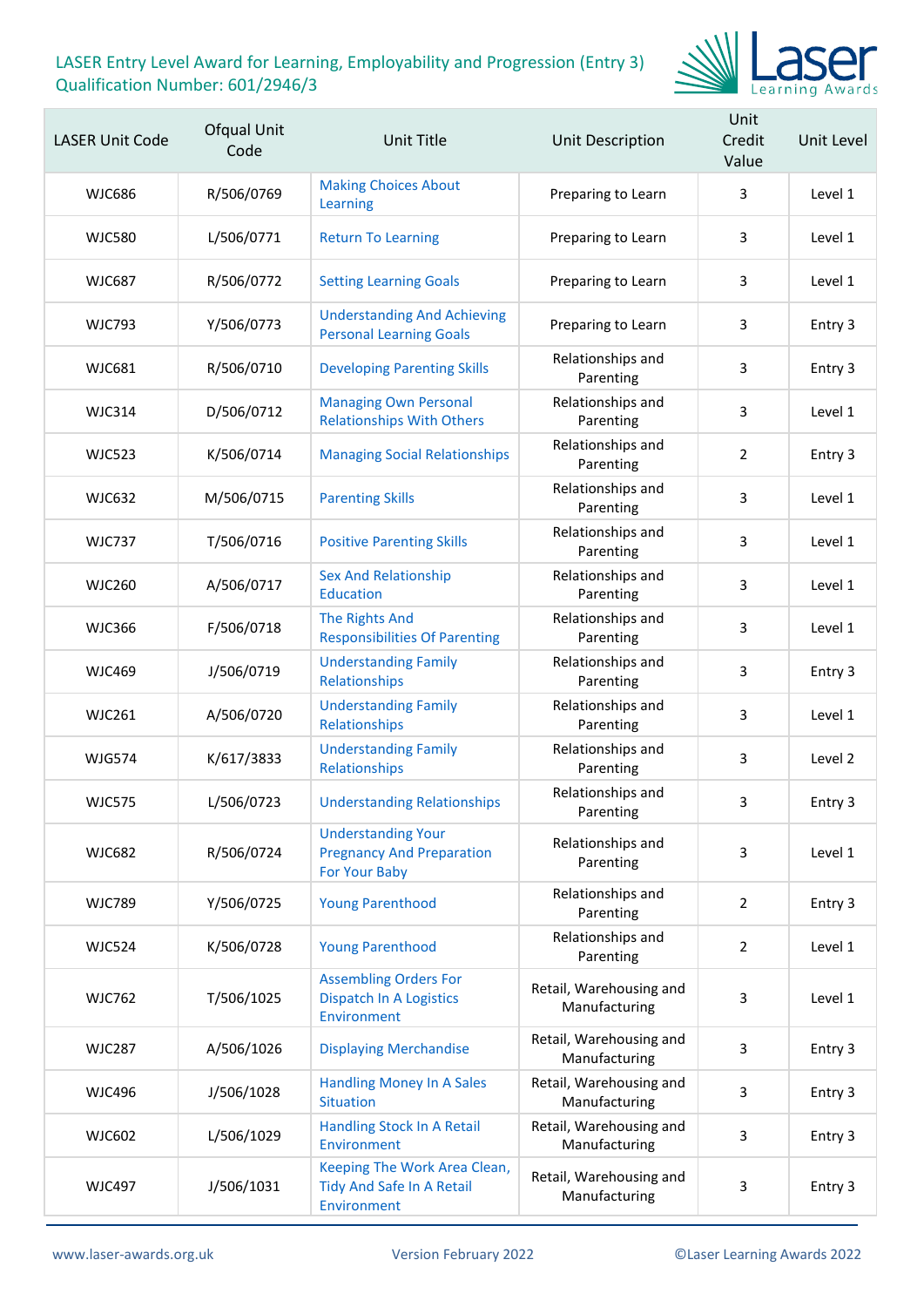

| <b>LASER Unit Code</b> | Ofqual Unit<br>Code | <b>Unit Title</b>                                                            | Unit Description                                     | Unit<br>Credit<br>Value | Unit Level |
|------------------------|---------------------|------------------------------------------------------------------------------|------------------------------------------------------|-------------------------|------------|
| WJC709                 | R/506/1033          | Looking After Customers In A<br><b>Retail Environment</b>                    | Retail, Warehousing and<br>Manufacturing             | 3                       | Entry 3    |
| <b>WJC339</b>          | D/506/1035          | <b>Moving Or Handling Goods</b><br><b>Manually</b>                           | Retail, Warehousing and<br>Manufacturing             | $\overline{2}$          | Level 1    |
| <b>WJC444</b>          | H/506/1036          | <b>Picking Goods</b>                                                         | Retail, Warehousing and<br>Manufacturing             | $\overline{2}$          | Level 1    |
| <b>WJG570</b>          | J/617/3824          | <b>Production Skills In</b><br>Manufacturing                                 | Retail, Warehousing and<br>Manufacturing             | 3                       | Entry 3    |
| WJG571                 | D/617/3828          | <b>Receiving Goods</b>                                                       | Retail, Warehousing and<br>Manufacturing             | 3                       | Level 1    |
| <b>WJC658</b>          | M/506/1041          | <b>Sorting Goods And Materials</b><br>For Recycling Or Disposal              | Retail, Warehousing and<br>Manufacturing             | 3                       | Level 1    |
| <b>WJC288</b>          | A/506/1043          | <b>Understanding Customer</b><br><b>Service</b>                              | Retail, Warehousing and<br>Manufacturing             | 3                       | Level 1    |
| <b>WJC764</b>          | T/506/1042          | <b>Understanding Customer</b><br><b>Service In The Retail Sector</b>         | Retail, Warehousing and<br>Manufacturing             | 3                       | Level 1    |
| <b>WJC390</b>          | F/506/1044          | <b>Understanding Manufacturing</b>                                           | Retail, Warehousing and<br>Manufacturing             | 3                       | Level 1    |
| <b>WJC498</b>          | J/506/1045          | <b>Understanding The Business</b><br><b>Of Retail</b>                        | Retail, Warehousing and<br>Manufacturing             | 3                       | Level 1    |
| <b>WJC604</b>          | L/506/1046          | <b>Understanding The Retail</b><br><b>Selling Process</b>                    | Retail, Warehousing and<br>Manufacturing             | 3                       | Level 1    |
| <b>WJC710</b>          | R/506/1047          | <b>Wrapping And Packing Goods</b>                                            | Retail, Warehousing and<br>Manufacturing             | $\overline{2}$          | Entry 3    |
| <b>WJC629</b>          | M/506/0651          | <b>Building Confidence And Self</b><br><b>Esteem</b>                         | Self-Awareness, Self<br><b>Esteem and Confidence</b> | $\overline{2}$          | Entry 3    |
| <b>WJC734</b>          | T/506/0652          | <b>Coping Strategies</b>                                                     | Self-Awareness, Self<br><b>Esteem and Confidence</b> | 3                       | Level 1    |
| <b>WJC255</b>          | A/506/0653          | <b>Developing Personal</b><br><b>Confidence And Self</b><br><b>Awareness</b> | Self-Awareness, Self<br><b>Esteem and Confidence</b> | 3                       | Level 1    |
| <b>WJC361</b>          | F/506/0654          | <b>Developing Personal</b><br><b>Confidence And Self</b><br><b>Awareness</b> | Self-Awareness, Self<br><b>Esteem and Confidence</b> | 3                       | Level 2    |
| <b>WJC465</b>          | J/506/0655          | <b>Emotional Intelligence</b>                                                | Self-Awareness, Self<br><b>Esteem and Confidence</b> | 3                       | Entry 3    |
| <b>WJC572</b>          | L/506/0656          | <b>Improving Own Confidence</b>                                              | Self-Awareness, Self<br><b>Esteem and Confidence</b> | 3                       | Level 1    |
| <b>WJC678</b>          | R/506/0657          | <b>Understanding And Managing</b><br><b>Anger And Aggression</b>             | Self-Awareness, Self<br><b>Esteem and Confidence</b> | 3                       | Level 1    |
| <b>WJC785</b>          | Y/506/0658          | <b>Understanding And</b><br><b>Transforming Own Behaviour</b>                | Self-Awareness, Self<br><b>Esteem and Confidence</b> | 3                       | Level 1    |
| <b>WJC310</b>          | D/506/0659          | <b>Understanding Own Response</b><br>To Body Image                           | Self-Awareness, Self<br><b>Esteem and Confidence</b> | 2                       | Level 1    |
| <b>WJC679</b>          | R/506/0660          | <b>Understanding Personal And</b><br><b>Interpersonal Conflict</b>           | Self-Awareness, Self<br><b>Esteem and Confidence</b> | 3                       | Level 1    |
| <b>WJC573</b>          | L/506/0673          | <b>Understanding Personal</b><br><b>Awareness</b>                            | Self-Awareness, Self<br><b>Esteem and Confidence</b> | 3                       | Level 1    |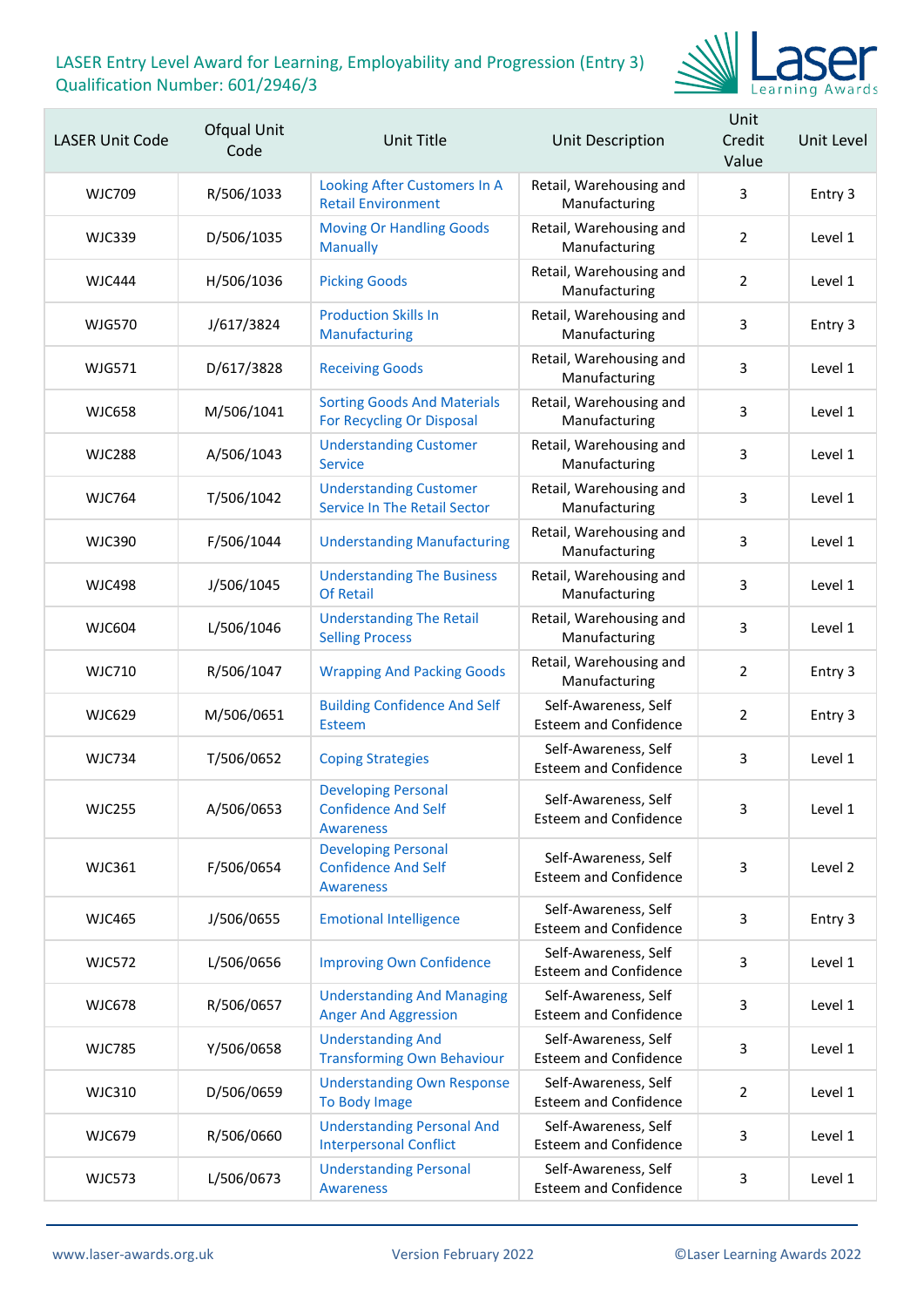

| <b>LASER Unit Code</b> | Ofqual Unit<br>Code | <b>Unit Title</b>                                              | Unit Description                                     | Unit<br>Credit<br>Value | Unit Level |
|------------------------|---------------------|----------------------------------------------------------------|------------------------------------------------------|-------------------------|------------|
| <b>WJC520</b>          | K/506/0678          | <b>Understanding Self And</b><br><b>Others</b>                 | Self-Awareness, Self<br><b>Esteem and Confidence</b> | 3                       | Entry 3    |
| <b>WJC483</b>          | J/506/0882          | <b>Understanding Self In Conflict</b>                          | Self-Awareness, Self<br><b>Esteem and Confidence</b> | 3                       | Level 1    |
| <b>WJC630</b>          | M/506/0679          | <b>Understanding The Victim</b>                                | Self-Awareness, Self<br><b>Esteem and Confidence</b> | 3                       | Level 1    |
| <b>WJC569</b>          | L/506/0611          | <b>Domestic Abuse Awareness</b>                                | Social Issues                                        | 3                       | Level 1    |
| WJC414                 | H/506/0615          | <b>Understanding Cultural</b><br><b>Differences</b>            | Social Issues                                        | 3                       | Entry 3    |
| <b>WJC359</b>          | F/506/0623          | <b>Understanding Discrimination</b>                            | Social Issues                                        | 3                       | Entry 3    |
| <b>WJC783</b>          | Y/506/0627          | <b>Understanding Diversity In</b><br><b>Society</b>            | Social Issues                                        | 3                       | Entry 3    |
| <b>WJC308</b>          | D/506/0631          | <b>Understanding Diversity In</b><br>Society                   | Social Issues                                        | 3                       | Level 1    |
| <b>WJC416</b>          | H/506/0632          | <b>Understanding Eating</b><br><b>Disorders</b>                | Social Issues                                        | $\mathbf{1}$            | Level 1    |
| <b>WJC627</b>          | M/506/0634          | <b>Understanding Equal</b><br>Opportunities                    | Social Issues                                        | 3                       | Level 1    |
| <b>WJC463</b>          | J/506/0638          | <b>Understanding Prejudice And</b><br><b>Discrimination</b>    | Social Issues                                        | 3                       | Level 1    |
| <b>WJC360</b>          | F/506/0640          | <b>Understanding Prejudice And</b><br><b>Discrimination</b>    | Social Issues                                        | 3                       | Level 2    |
| <b>WJC677</b>          | R/506/0643          | <b>Understanding The Issue Of</b><br><b>Obesity</b>            | Social Issues                                        | $\overline{2}$          | Level 1    |
| <b>WJC309</b>          | D/506/0645          | <b>Understanding The</b><br><b>Restorative Justice Process</b> | Social Issues                                        | 3                       | Level 1    |
| <b>WJC517</b>          | K/506/0647          | <b>Understanding Young People,</b><br><b>Law And Order</b>     | Social Issues                                        | 3                       | Entry 3    |
| <b>WJC733</b>          | T/506/0649          | <b>Understanding Young People,</b><br><b>Law And Order</b>     | Social Issues                                        | 3                       | Level 1    |
| <b>WJC518</b>          | K/506/0650          | <b>Understanding Young People,</b><br><b>Law And Order</b>     | Social Issues                                        | 3                       | Level 2    |
| <b>WJC539</b>          | K/506/0938          | <b>Careers In Sport And Active</b><br>Leisure                  | Sport and Active Leisure                             | 3                       | Level 1    |
| <b>WJC649</b>          | M/506/0939          | <b>Health And Fitness</b>                                      | Sport and Active Leisure                             | 3                       | Entry 3    |
| <b>WJC540</b>          | K/506/0941          | <b>How The Body Works</b>                                      | Sport and Active Leisure                             | 4                       | Level 1    |
| <b>WJC650</b>          | M/506/0942          | <b>Improving Own Fitness</b>                                   | Sport and Active Leisure                             | 3                       | Entry 3    |
| <b>WJC756</b>          | T/506/0943          | <b>Improving Personal Health</b><br><b>And Fitness</b>         | Sport and Active Leisure                             | 3                       | Entry 3    |
| <b>WJC280</b>          | A/506/0944          | <b>Indoor Team Games</b>                                       | Sport and Active Leisure                             | 3                       | Entry 3    |
| <b>WJC384</b>          | F/506/0945          | <b>Participating In Leisure</b><br><b>Activities</b>           | Sport and Active Leisure                             | 3                       | Entry 3    |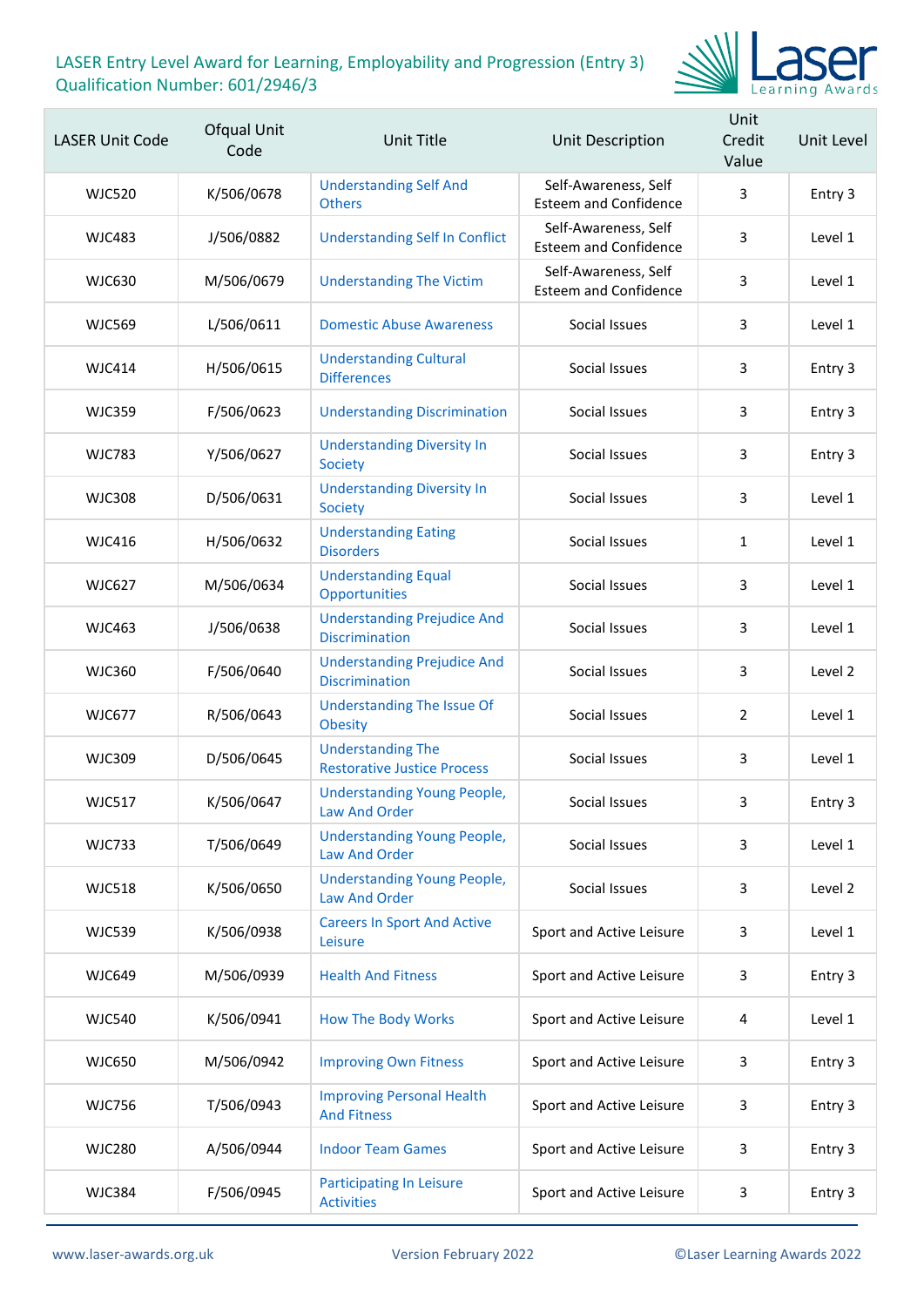

| <b>LASER Unit Code</b> | Ofqual Unit<br>Code | Unit Title                                                                                 | Unit Description         | Unit<br>Credit<br>Value | Unit Level |
|------------------------|---------------------|--------------------------------------------------------------------------------------------|--------------------------|-------------------------|------------|
| <b>WJC489</b>          | J/506/0946          | <b>Planning A Trip To A Visitor</b><br><b>Attraction</b>                                   | Sport and Active Leisure | 4                       | Level 1    |
| <b>WJC594</b>          | L/506/0947          | <b>Planning And Participating In</b><br><b>Short Walks</b>                                 | Sport and Active Leisure | 3                       | Entry 3    |
| <b>WJC701</b>          | R/506/0948          | <b>Planning Own Fitness</b><br>Programme                                                   | Sport and Active Leisure | 4                       | Level 1    |
| <b>WJC807</b>          | Y/506/0949          | <b>Risks And Hazards In Sport</b><br><b>And Active Leisure</b>                             | Sport and Active Leisure | 3                       | Level 1    |
| <b>WJC595</b>          | L/506/0950          | <b>Taking Part In Exercise And</b><br><b>Fitness</b>                                       | Sport and Active Leisure | 4                       | Level 1    |
| <b>WJC702</b>          | R/506/0951          | <b>Taking Part In Sport</b>                                                                | Sport and Active Leisure | 3                       | Entry 3    |
| <b>WJC808</b>          | Y/506/0952          | <b>Taking Part In Sport</b>                                                                | Sport and Active Leisure | 3                       | Level 1    |
| <b>WJC436</b>          | H/506/0954          | <b>The Angling Environment</b>                                                             | Sport and Active Leisure | 3                       | Entry 3    |
| <b>WJC541</b>          | K/506/0955          | <b>Understanding Nutrition,</b><br><b>Performance And Healthy</b><br><b>Eating</b>         | Sport and Active Leisure | 3                       | Level 1    |
| <b>WJC651</b>          | M/506/0956          | <b>Understanding Physical</b><br><b>Activity And Health</b>                                | Sport and Active Leisure | 6                       | Entry 3    |
| <b>WJC638</b>          | M/506/0794          | <b>Effective Skills, Qualities And</b><br><b>Attitudes For Learning And</b><br><b>Work</b> | <b>Work Experience</b>   | 3                       | Entry 3    |
| <b>WJC744</b>          | T/506/0795          | <b>Learning Through Work</b><br><b>Experience</b>                                          | <b>Work Experience</b>   | 3                       | Entry 3    |
| <b>WJC268</b>          | A/506/0796          | <b>Learning Through Work</b><br><b>Experience</b>                                          | <b>Work Experience</b>   | 3                       | Level 1    |
| <b>WJC371</b>          | F/506/0797          | <b>Participating In A Vocational</b><br><b>Taster</b>                                      | <b>Work Experience</b>   | $\overline{2}$          | Entry 3    |
| <b>WJC502</b>          | K/506/0082          | <b>Participating In A Vocational</b><br><b>Taster</b>                                      | <b>Work Experience</b>   | $\overline{2}$          | Level 1    |
| <b>WJC551</b>          | L/506/0107          | <b>Participating In A Vocational</b><br><b>Taster</b>                                      | Work Experience          | $\overline{2}$          | Level 2    |
| <b>WJC394</b>          | H/506/0081          | <b>Preparation For Work</b><br><b>Experience</b>                                           | <b>Work Experience</b>   | $\mathbf{1}$            | Entry 3    |
| <b>WJC474</b>          | J/506/0798          | <b>Understanding A Work</b><br><b>Experience Placement</b>                                 | Work Experience          | 3                       | Entry 3    |
| <b>WJC582</b>          | L/506/0799          | <b>Understanding What</b><br><b>Volunteering Is About</b>                                  | Work Experience          | $\mathbf{1}$            | Level 1    |
| <b>WJC745</b>          | T/506/0800          | Volunteering                                                                               | <b>Work Experience</b>   | 2                       | Entry 3    |
| <b>WJC269</b>          | A/506/0801          | <b>Work Experience</b>                                                                     | Work Experience          | 3                       | Level 1    |
| <b>WJC372</b>          | F/506/0802          | <b>Work-Based Experience</b>                                                               | <b>Work Experience</b>   | 3                       | Entry 3    |
| <b>WJC475</b>          | J/506/0803          | <b>Work-Based Experience</b>                                                               | Work Experience          | 3                       | Level 1    |